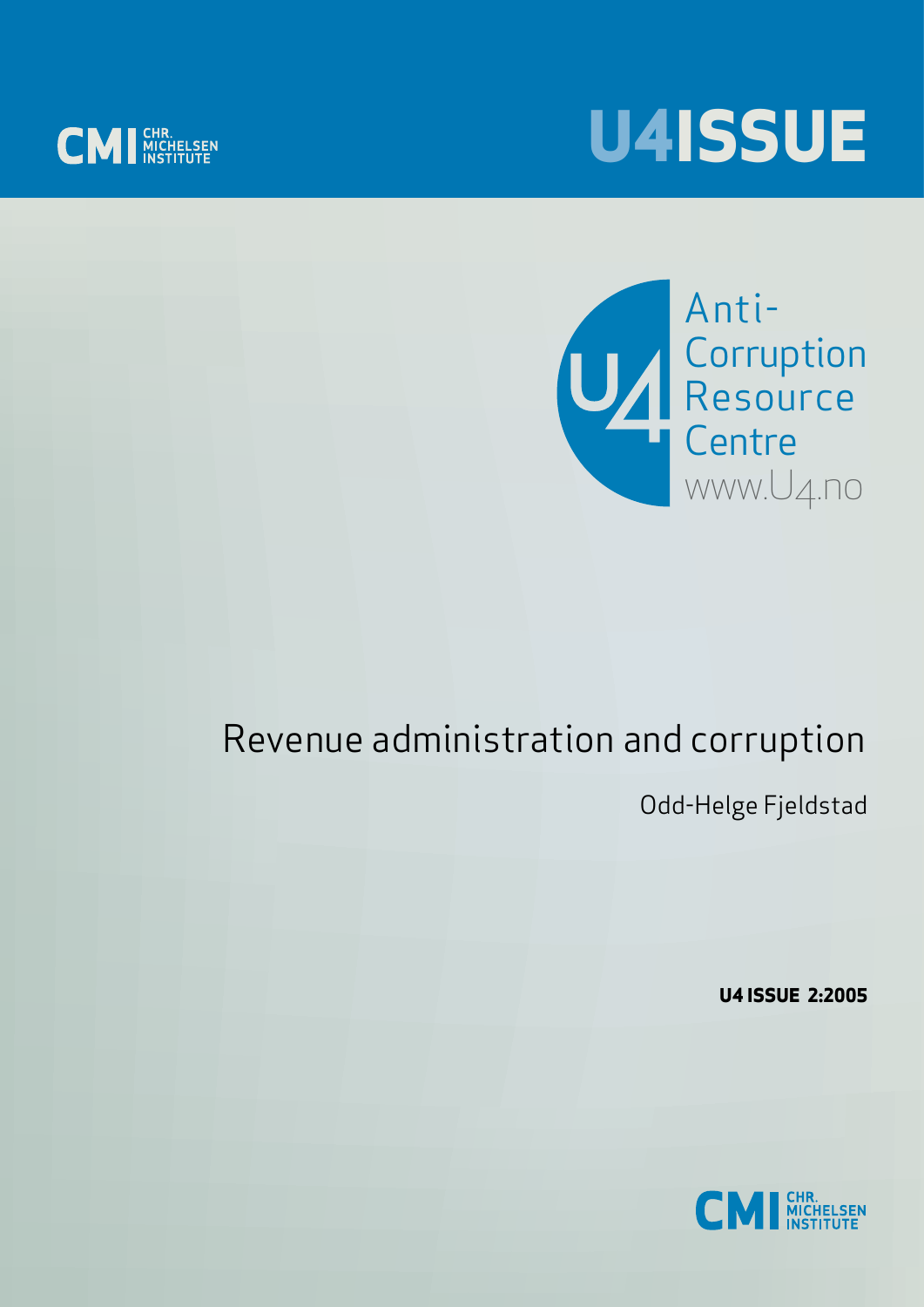$U_4$  (www.U4.no) is a web-based resource centre for donor practitioners who wish to effectively address corruption challenges in their work. We offer focused research products, online and in-country training, a helpdesk service and a rich array of online resources. Our aim is to facilitate coordination among donor agencies and promote context-appropriate programming choices.

The centre is operated by the Chr. Michelsen Institute (CMI), in association with Transparency International. CMI is a private social science research foundation working on issues of development and human rights, located in Bergen, Norway.

U4 Partner Agencies: DFID (UK), Norad (Norway), Sida (Sweden), Gtz (Germany), Cida (Canada), and the Netherlands Ministry of Foreign Affairs.

All views expressed in this issue paper are those of the author(s), and do not necessarily reflect the opinions of the U4 Partner Agencies.

Copyright 2005 — U4 Anti-Corruption Resource Centre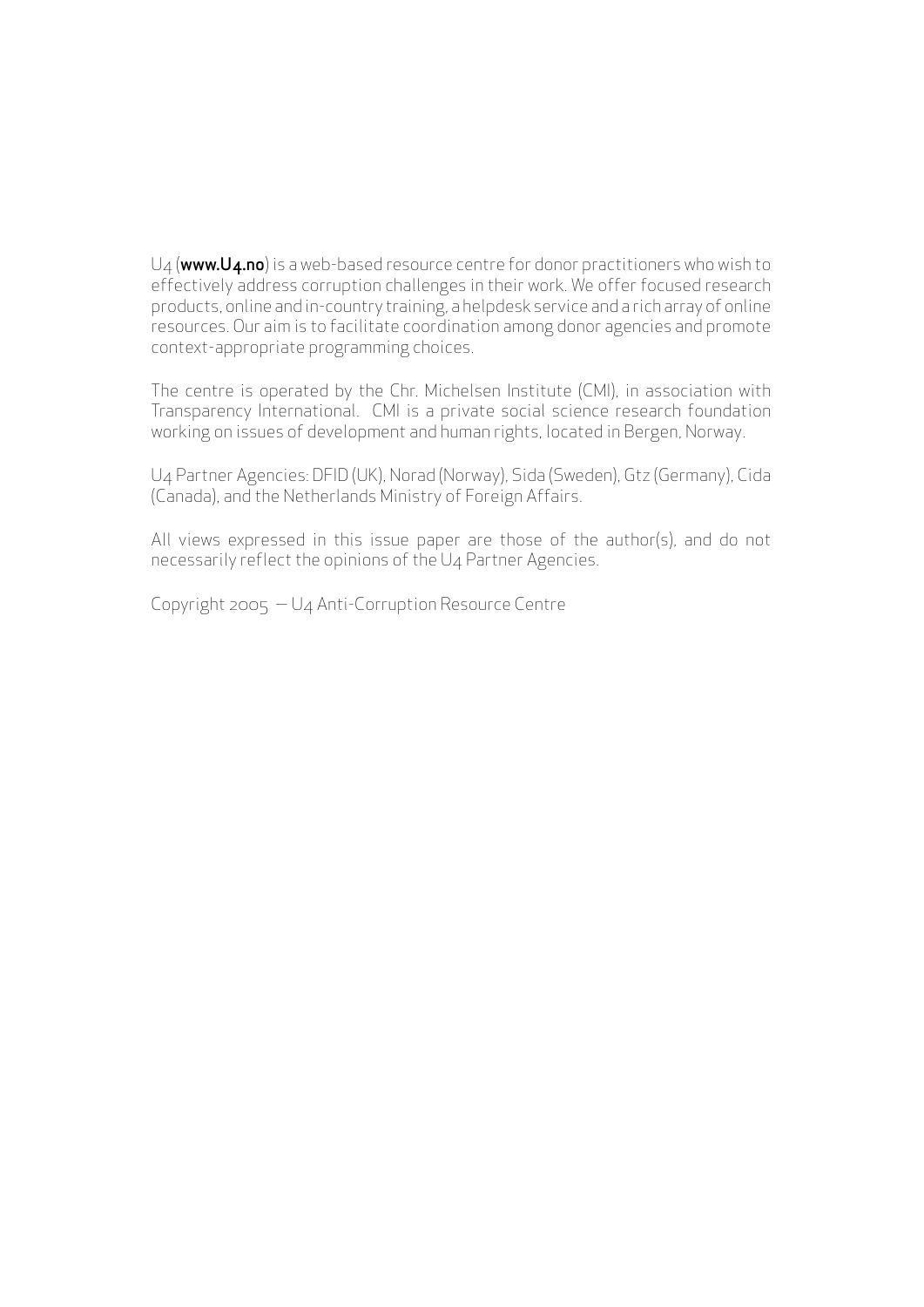## **REVENUE ADMINISTRATION AND CORRUPTION**

Written for U4 by Odd-Helge Fjeldstad - CMI

The aim of this U4 Issue paper is to identify and discuss major challenges, appropriate responses, and relevant tools for addressing corruption in revenue administrations. This text is part of the output from the U4 Focus Area on Public Financial Management and Corruption.

How does corruption affect revenue collection, and what are the consequences for development indicators such as growth and poverty? This paper explores the driving forces behind fiscal corruption in order to facilitate a thorough understanding of the problem - a prerequisite for anyone who wants to succede in designing appropriate measures to improve the situation.

#### **CONTENTS**

| Introduction |                                                                       | page 3  |
|--------------|-----------------------------------------------------------------------|---------|
|              | 1. Definitions and forms                                              | page 4  |
|              | 2. At the root of adjustment and<br>growth problems                   | page 7  |
|              | 3. Motivation and opportunities to<br>engage in corruption            | page 8  |
|              | 4. Many failed door supported reforms and<br>modernisation programmes | page 13 |
|              | 5. What works?                                                        | page 16 |
|              | 6. References/ Literature on the internet                             |         |
|              |                                                                       | page 21 |
|              | 7. Links and resources                                                | page 22 |

# **INTRODUCTION**

This paper draws on available studies and evaluations addressing the question of corruption in revenue administrations, as well as on the author's own research. In this text the terms revenue administration and tax administration are used interchangeably.

## **Limitations of the present donor approaches**

This issue paper emphasises the economic, social, and political dimensions of anti-corruption reforms, and the limitations of some of the 'technocratic' approaches to institutional reforms taken by donors. Donor approaches have often overlooked the fact that reforming a revenue administration - although it has important technical aspects, is also a social and political phenomenon driven by human behaviour and local circumstances. It is often a long and difficult process that requires civil servants and politicians to change the way they regard their jobs and responsibilities, including their tasks and their interaction with citizens.

This paper shows that fighting corruption in revenue administrations requires reformers to look beyond the formal structures of the central state - to the informal networks of patronage and social domination which often determine how political power is actually wielded. There is often an acute disjuncture between the formal rules that define institutional structure and functions, and the 'real politics' of how revenue administrations actually work.

Country specific and thematic knowledge on corruption ought to be combined with operationally relevant knowledge of corruption in revenue administration. Studies of particular countries that have managed to contain problems of systemic corruption, or of specific measures designed to fight fiscal corruption directly, may offer insights that are potentially replicable in other situations. They may also clarify the extent to which the experiences of one country or institution are transferable to others. Additionally, such research may produce evidence on the limitations of universal anti-corruption prescriptions, and also help to identify major constraints facing donor interventions.

#### **What you will not find in this paper**

This issue paper focuses on corruption in national revenue administrations. This includes the institutions responsible for collecting the bulk of domestic revenues in the form of income taxes, valueadded-tax (VAT), national sales taxes, excises, customs duties, etc. In practice, this includes revenue departments either located within ministries of finance or semi-autonomous revenue authorities.

Local government revenue systems are not included here, since this is the theme for a separate issue paper dealing with decentralisation and corruption. Moreover, revenues in the form of various licenses, fees, and fines are not covered by this paper. This effectively excludes (from this paper) licenses collected by various line ministries (e.g. hunting and fishing licenses), fines collected by the police, and tuition fees collected by ministries responsible for education, etc. This does not imply that corruption is not considered a problem in connection with such revenue sources - quite the con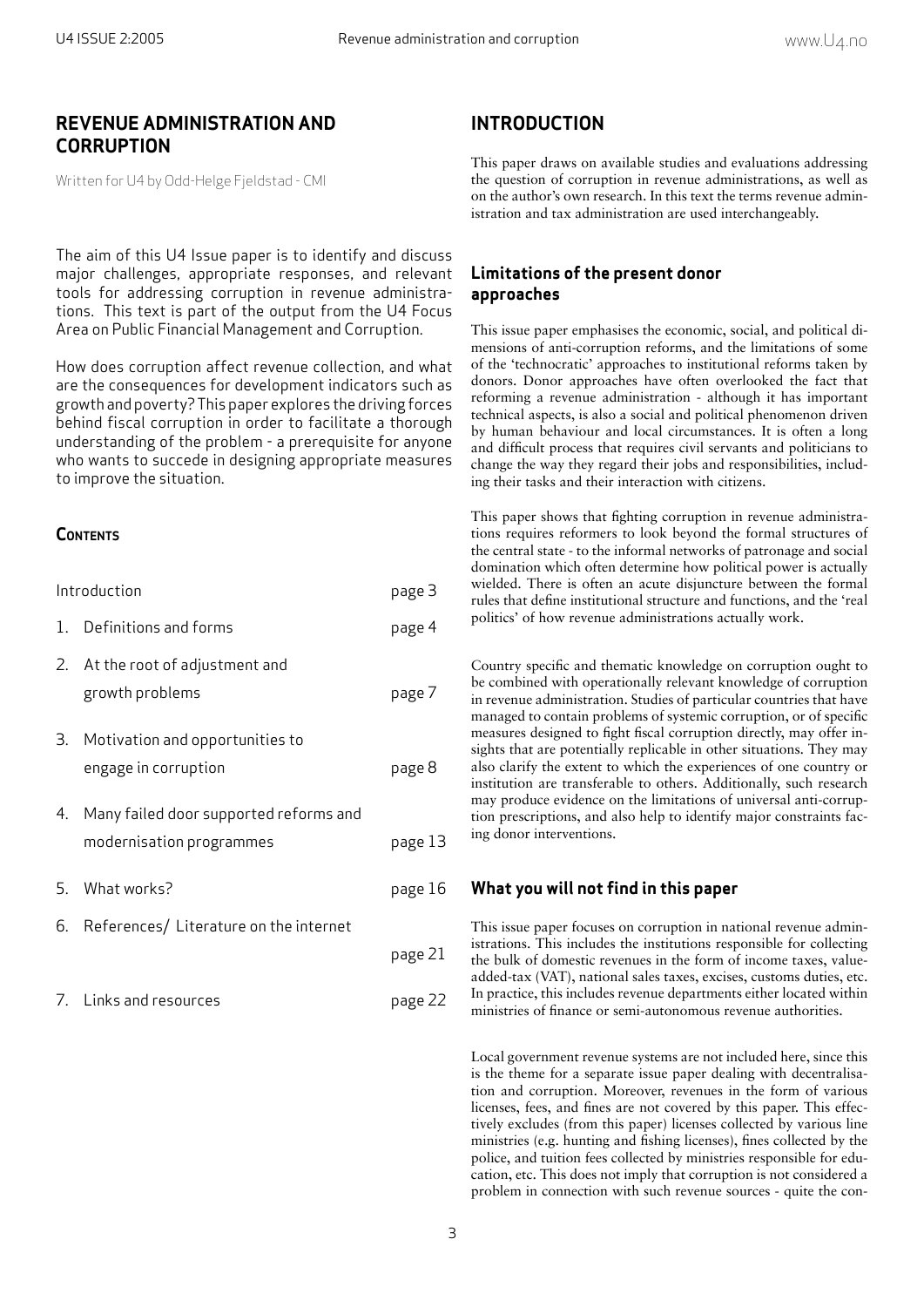trary. However, the fact that these incomes generally do not represent major revenue sources, leads us to focus on national revenue administrations.

Since the focus is on corruption, this issue paper does not contain a complete account of all the arguments, questions, and debates that concern the reform and modernisation of revenue administrations. Nor does it go into detail on other issues that are covered on the U4 website (www.u4.no and http://partner. u4.no). Certain areas where corruption may play a role, but where there is no evidence available, are also given limited attention.

## **1. DEFINITIONS AND FORMS**

## **One battery of definitions**

To choose a set of definitions of corruption is the conventional starting point of most corruption analyses. This may literally be done in an infinite number of ways (see chapter 2 in the report Corruption: A review of contemporary research - pdf ). However, the working definition used by the U4, the World Bank, Transparency International, and others is that corruption is the abuse of public power for private benefit. This definition implies that corruption is behaviour that deviates from the formal duties of a public role (elective or appointive) because of private-regarding (personal, close family, private clique) wealth, power or status gains

The literature suggests different ways of categorising corruption in the revenue administration, some of which are useful and others less so from a practical anti-corruption point of view.

A classification of corruption that has practical applications to the revenue administration's working environment is suggested in the Customs Modernisation Handbook, published by the World Bank in 2005

A slight modification of this classification, which also makes it applicable for other parts of the revenue administration, in addition to Customs, distinguishes between:

- **Petty and grand corruption •**
- **Bribery •**
- **Misappropriation •**
- **Embezzlement •**
- **Extortion •**
- **Patronage •**

#### **Petty and grand corruption**

Corruption is often categorised into two broad types: petty corruption and grand corruption. Petty corruption is the everyday corruption that takes place at the implementation end of politics, where public officials meet the public. Sometimes it is referred to as 'routine' corruption, whereby - for instance - private importers of goods pay bribes to obtain a speedy completion of routine customs procedures, or whereby import goods with high customs duty and excise rates are classified as goods with lower rates. Petty corruption is also described as 'survival' corruption; a form of corruption which is pursued by junior or mid-level revenue officers who may be grossly underpaid and who depend on relatively small but illegal rents to feed and house their families and pay for their children's education.

Grand corruption, on the other hand, may take place when tax policy (or amendments to tax laws and regulations) is made. It usually involves more senior officials and significant amounts of money. One example is the granting of discretionary tax exemptions to large companies by senior civil servants and ministers. Accordingly, since petty corruption is perceived to be different from grand corruption, some observers argue that different strategies are required to deal with these two types of corruption. In practice, however, it is often hard to distinguish between these forms of corruption in the revenue administration. For instance, revenue officers at all levels often collude in corruption networks. Moreover, by referring to petty corruption as a 'survival' strategy, one risks legitimising some forms of corruption which are damaging for the society and state-citizen relationship. Finally, the active or passive role of taxpayers in defrauding the treasury is ignored in this type of categorisation.

#### **Bribery**

Bribery in the revenue administration includes:

- Payments to alter or reduce duty or taxation liabilities,
- payments to ensure that revenue officers turn a blind eye to illegal activities (e.g. drugs and weapons imports),
- payments or 'kickbacks' to ensure that an individual or a firm is successful in obtaining a lucrative tax exemption from normal administrative formalities, and
- payments to secure or facilitate the issuance or processing of licenses and clearances.

In the first half of the 1990s the Revenue Department within the Ministry of Finance in Tanzania went under the nickname the 'Tax Exemption Department', due to the widespread granting of discretionary tax exemptions to business people willing to pay for this 'service'.

In the Philippines prior to the reforms of the late 1990s, customs officials seemed to consider that they had the right to obtain compensation for their services. Businesses had become accustomed to giving small bribes as part of their standard operating procedures. It was generally accepted that it was necessary to pay someone to 'facilitate' even fully legitimate transactions, and to have the services of someone personally friendly with customs officers in order to avoid harassment. In Tanzania, goods imported to religious and non-governmental organisations are exempted from taxation by law. This is, however, misused by businesses which - by bribing tax officers - register goods as if they were intended for these types of organisations. In some cases business people also collude directly with NGO officials.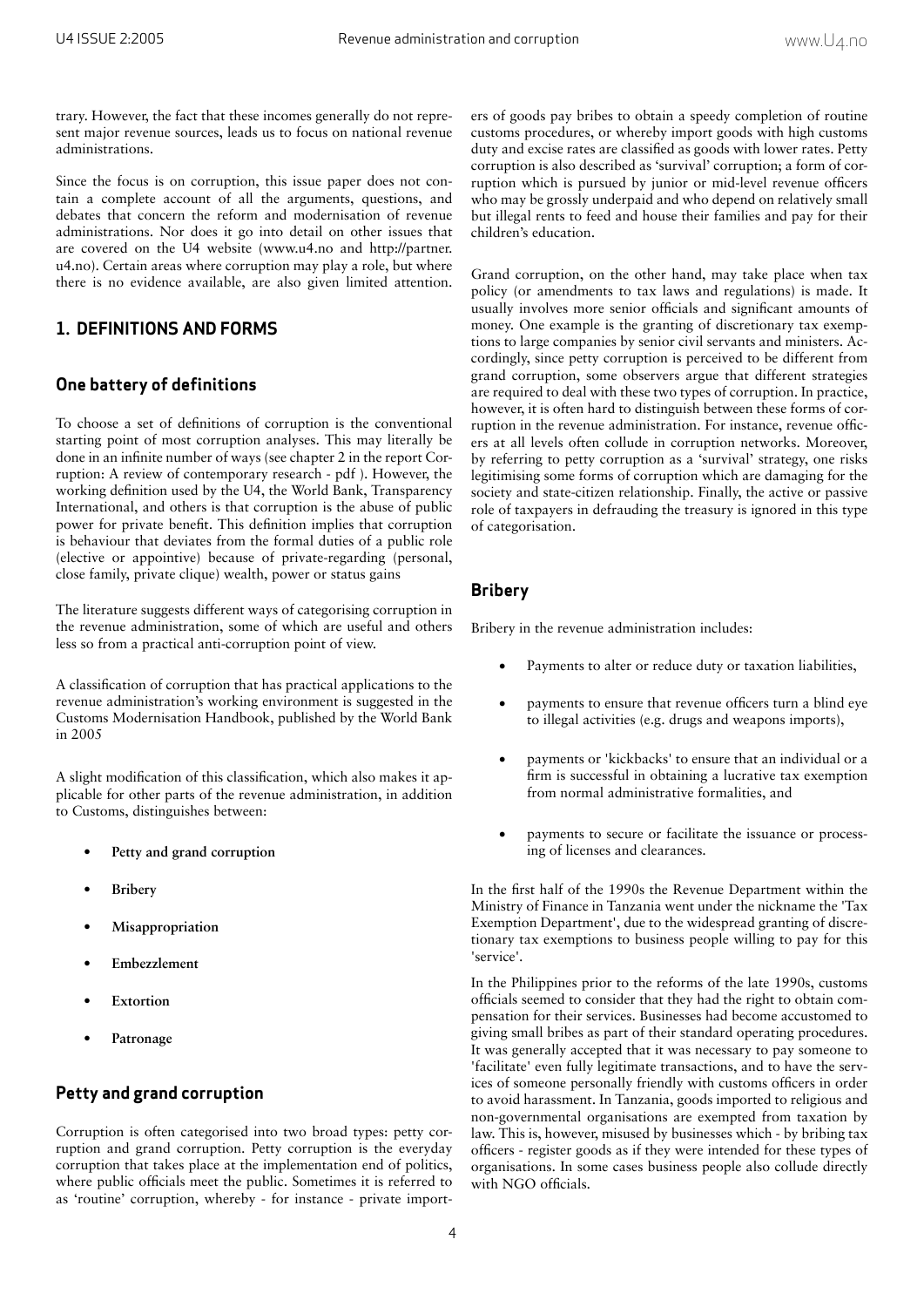#### **Misappropriation**

Misappropriation includes a wide range of behaviours such as: falsification of records, misclassification of goods, and fraud (See Table 1 below). This form of corruption is a common factor in revenue administrations in developing countries where administrative controls or checks and balances are not always present and where supervision and audits of financial transactions are not well developed. For instance, a review in Tanzania a few years back concluded that at least 50% of all transit imports were unable to provide final documents proving that goods had arrived at their final destination. They most likely ended up on the domestic market, implying substantial revenue losses.

A common method to avoid pre-shipment inspection of goods before shipment from the export country is to split the goods into units which individually are worth less than the minimum required to trigger inspection. The goods are therefore exempted from preshipment inspection. Underreporting the value of goods is also common, for instance for second-hand cars.

#### **Embezzlement**

Embezzlement is plain and simple theft whereby revenue officers steal money collected, leaving little or nothing behind for the treasury. For instance, in Tanzania in the mid-1990s a study conducted by one of the business associations reported that embezzlement of collected taxes by tax collectors and administrators - which did not implicate taxpayers - was widespread. It was caused by poor control routines in the tax administration. Sometimes embezzlement takes place with the collusion of bank employees and/or auditors within the revenue administration.

#### **Extortion**

Extortion implies taking advantage of taxpayers' incomplete knowledge of tax legislation. Tax collectors may threaten taxpayers to pay more than they are obliged to, and often assume that taxpayers will not be financially able to press charges. This form of corruption is difficult to quantify. Nevertheless, in some countries small businesses - including hotels and restaurants - claim that this is a big problem.

#### **Patronage**

Patronage and social obligations in the revenue administration can include such behaviours as the selection, transfer, or promotion of staff on the basis of kinship, tribal, and other social relationships regardless of merit. In some countries tax officers are seen by their family members and social networks as important potential patrons who have access to money, resources, and opportunities that they are morally obliged to share. A person in a position of power is expected to use that influence to help his or her kin and community of origin. Therefore, to accumulate, even in corrupt ways, is not necessarily perceived to be bad in itself. It is accumulation without distribution which is considered unethical. Only someone who accumulates can redistribute and be identified as 'a man of honor' or 'a big man'.

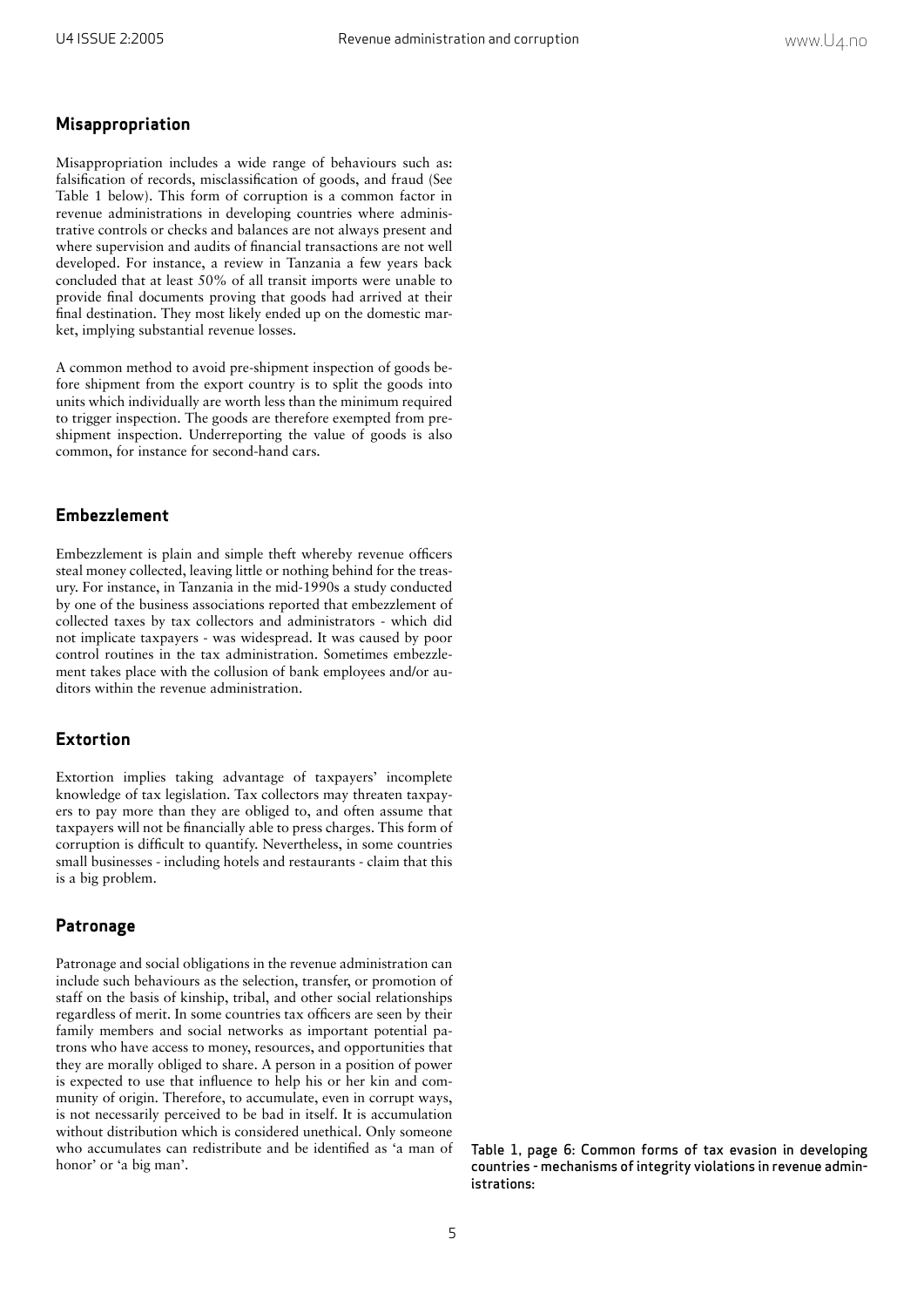| <b>TYPES</b>                                                                          | MECHANISM OF INTEGRITY VIOLATIONS                                                                                                                                                                                                                                                              |  |  |
|---------------------------------------------------------------------------------------|------------------------------------------------------------------------------------------------------------------------------------------------------------------------------------------------------------------------------------------------------------------------------------------------|--|--|
| 1. 'Unadulterated' tax evasion (without the involvement of tax officers)              |                                                                                                                                                                                                                                                                                                |  |  |
| Smuggling                                                                             | Smuggling of goods (beer, spirits, soap, sugar, cooking oil, etc.). Border police is in-<br>volved in some cases.                                                                                                                                                                              |  |  |
| Taxable income/transac-<br>tions are not reported or are<br>underreported in accounts | Several ledgers are often used, including one for taxation purposes that may show a<br>deficit. Common within many businesses.                                                                                                                                                                 |  |  |
| Underreporting of turnover                                                            | Common within retail and wholesale sectors.                                                                                                                                                                                                                                                    |  |  |
| Overreporting of expendi-<br>tures                                                    | An accounting trick to reduce tax burden.                                                                                                                                                                                                                                                      |  |  |
| Underreporting of the value<br>of imports                                             | A general problem in imports of goods.                                                                                                                                                                                                                                                         |  |  |
| Misclassification of goods                                                            | Import goods with high tax and duty rates are classified as goods with lower rates. One<br>example is the classification of alcoholic beverages as mineral water. May involve cus-<br>toms officers (see below).                                                                               |  |  |
| Goods in transit are sold on<br>the domestic market                                   | Could involve many types of commodities. In some African countries it is a particularly<br>big problem with respect to oil and petroleum products. In some cases customs officers<br>and other civil servants are directly involved.                                                           |  |  |
| 2. Collusion between revenue officers and taxpayers                                   |                                                                                                                                                                                                                                                                                                |  |  |
| Tax exemptions                                                                        | Involves the tax administration, the Ministry of Finance, and other public agencies,<br>such as investment centres, which are in position to issue exemptions. In some cases,<br>the taxpayer is not registered in the tax registers, but pays a lower tax 'privately' to tax<br>collectors.   |  |  |
| VAT fraud                                                                             | Falsified claims for VAT refunds. Can occur with the help of collaborators within the<br>tax administration.                                                                                                                                                                                   |  |  |
| Goods in transit                                                                      | One way of evading tax is to report import goods as transit goods. Customs officers<br>and importers work together occasionally.                                                                                                                                                               |  |  |
| False classification of goods                                                         | Customs officers may be involved (see above).                                                                                                                                                                                                                                                  |  |  |
| Underreporting value of<br>goods                                                      | To avoid pre-shipment inspection of goods before shipment from the export country, a<br>common method is to split the goods into units which individually are worth less than<br>the minimum required to trigger inspection. The goods are therefore exempted from<br>pre-shipment inspection. |  |  |
| 3. Corruption without the direct involvement of taxpayers                             |                                                                                                                                                                                                                                                                                                |  |  |
| Extortion                                                                             | By taking advantage of taxpayers' incomplete knowledge of tax legislation, revenue of-<br>ficers threaten taxpayers to pay above rates.                                                                                                                                                        |  |  |
| Embezzlement of collected<br>revenue                                                  | Revenue officers steal money collected. May take place with the collusion of bank em-<br>ployees and/or auditors within the tax administration.                                                                                                                                                |  |  |
| Fraud                                                                                 | Falsifying tax receipts is common.                                                                                                                                                                                                                                                             |  |  |
| Corrupt inspectors/auditors                                                           | Internal auditing may be inefficient and corrupt. Exacerbates the problems of corrup-<br>tion since it undermines the credibility of the monitoring policy.                                                                                                                                    |  |  |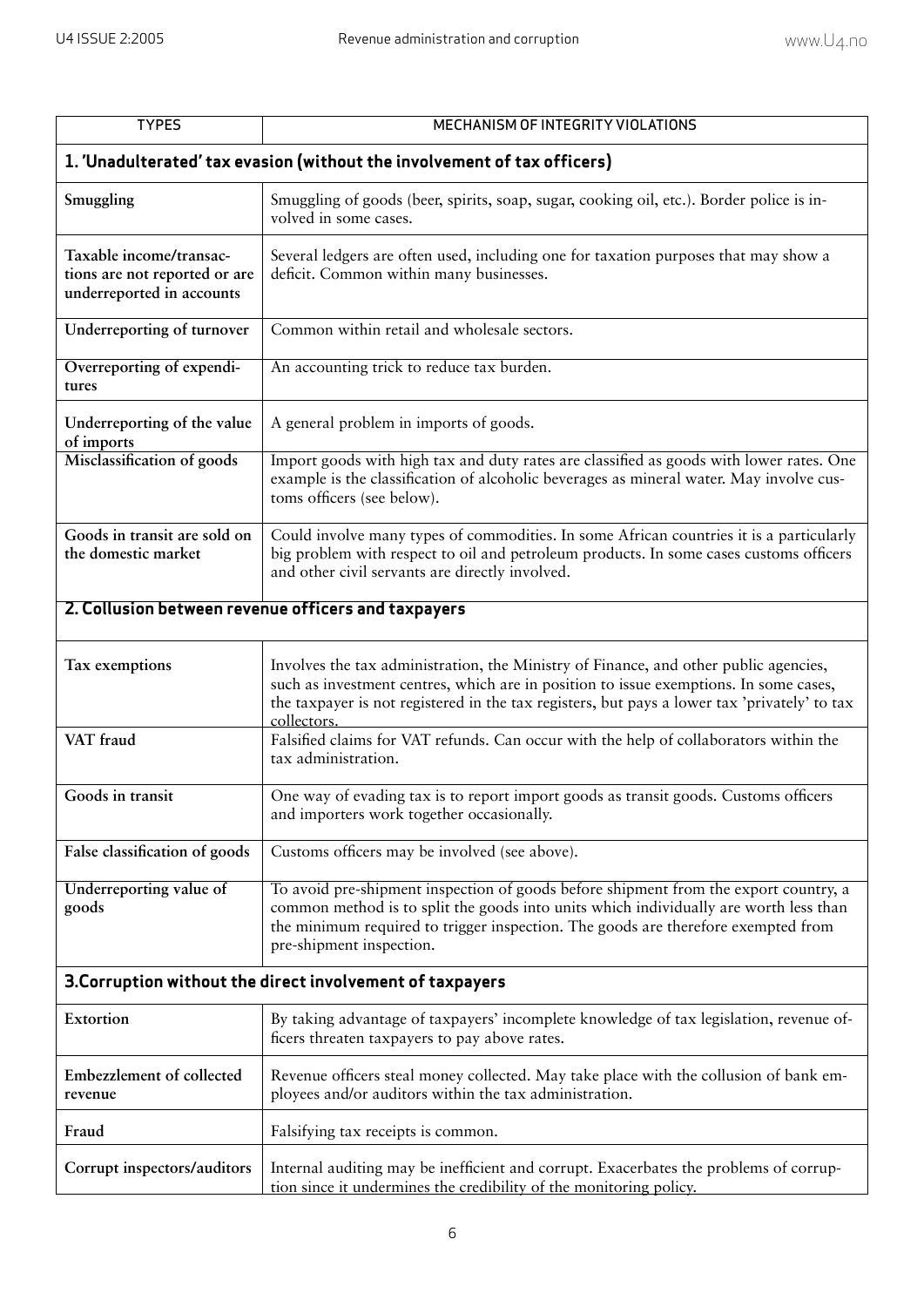## **2. AT THE ROOT OF ADJUSTMENT AND GROWTH PROBLEMS**

#### **Huge amounts of revenues cannot be accounted for**

Studies in various developing countries indicate that it is not uncommon that half or more of the taxes that should be collected cannot be traced by government treasuries due to corruption and tax evasion. This tax-base erosion is particularly damaging since insufficient domestic revenue mobilisation is considered the root of the adjustment and growth problems faced by many developing countries. These are some examples of the adverse effects of corruption in a country's revenue administration:

- Significant revenue leakages impacts on the funding available **for public service provision** (Examples from Guatemala, Ecuador, and Tanzania) **•**
- **Reduction of voluntary compliance with tax laws and regulations through bribe-paying for tax evasion** (Example from Uganda showing correlation between firm-size and bribe-paying) **•**
- **Resistance to reforming the tax structure** (Example from Indonesia) **•**
- Erosion of public trust and confidence in government institu**tions - undermining the legitimacy of government •**

Other effects of corruption in revenue administration (not further explained in this section):

- **Increased costs for individual taxpayers and businesses are often borne by the poorest sectors of the community •**
- **Maintaining barriers to international trade and economic growth •**

#### **Significant revenue leakages impacts on the funding available for public service provision**

For 2003, the Guatemalan revenue administration (SAT) estimated the total tax evasion to more than two-thirds of actual collections. However, the tax evasion rates varied across revenue bases, and represented 29% for VAT, 63% for income taxes, 56% for excises on tobacco, and 46% for tobacco. Another study made on Ecuador, estimated VAT and business income tax evasion in 2001 to be at 21% and 43%, respectively.

In Tanzania, extensive corruption and embezzlement of public funds are documented in a number of reports from both private and official sources. According to a study by the Economic and Social Research Foundation (ESRF) in 1996, official import statistics underreported the value of imports by as much as 70%. One indication of the extent of this problem was that some types of textiles (including those used in the most popular type of clothing, the 'khanga') were sold for 30% less than the value of the customs duty per metre of the textile. Official statistics on reported revenue from customs duties also indicated large leakages. While the most commonly applicable import duty rate at the time was 30%, the

customs tariff generated a revenue equivalent to less than 6% of the official import value during that period.

(For further details on the extent of revenue leakages in Guatemala see Mann (2004) - see link in the reference list.)

(On Tanzania, see Fjelstad (2003): Fighting fiscal corruption: The case of the Tanzania Revenue Authority - see link in the reference list. )

#### **Reduction of voluntary compliance with tax laws and regulations through bribe-paying for tax evasion**

Bribe payments to tax officials are a means of gaining favours in the form of reduced tax obligations or payments. Bribe payments to public officials lead to inequities and inefficiencies in tax administration, since they result in a transfer of a public resource to private agents - reducing government revenues. Bribes also constitute a major impediment to equitable and efficient tax administration, placing firms that do not engage in such practices at a competitive disadvantage.

In a business survey conducted in Uganda in 1998, which covered 243 firms, as many as 43% said they were paying bribes to tax officers occasionally or always, while 38% reported paying bribes to customs officials. The frequency of bribe-paying increased with firm size. However, the actual burden of bribe extraction by public officials was the heaviest for medium sized firms (26-75 employees). These firms paid 3.5% of their sales in bribes, equivalent to  $60\%$  of what the average-sized firm actually paid in taxes. This was 29 times more per unit of sales than larger firms, and 9 times more than smaller firms. (For more details see Gauthier and Reinikka (2001) - see link in the reference list.)

#### **Resistance to reforming the tax structure**

Extensive corruption may have negative impacts on the possibilities for reforming the tax system. For instance, important stakeholders, including bureaucrats and politicians, as well as powerful taxpayers, may resist changes in an attempt to protect their influence and control of the tax system. The strongest resistance to tax reforms in Indonesia in the early 1990s came from the tax officials themselves, since they had the most to lose from the depersonalisation and simplification of the tax system. Tax collectors actively opposed simplifications in property tax administration, income tax laws, and tariff structures. Indonesia is not unique in this sense, and some observers argue that the extensive public sector regulations and complicated tax systems observed in many poor countries are the result of a deliberate strategy by civil servants, including senior tax officials, to facilitate corruption.

## **Erosion of public trust and confidence in government institutions - undermining the legitimacy of government**

Taxation is essential for shaping state-citizen relations. It almost goes without saying that fiscal corruption is counterproductive to establishing productive state-society relations. Survey research from a number of countries concludes that citizens in general view corruption negatively, including in countries where it is widespread.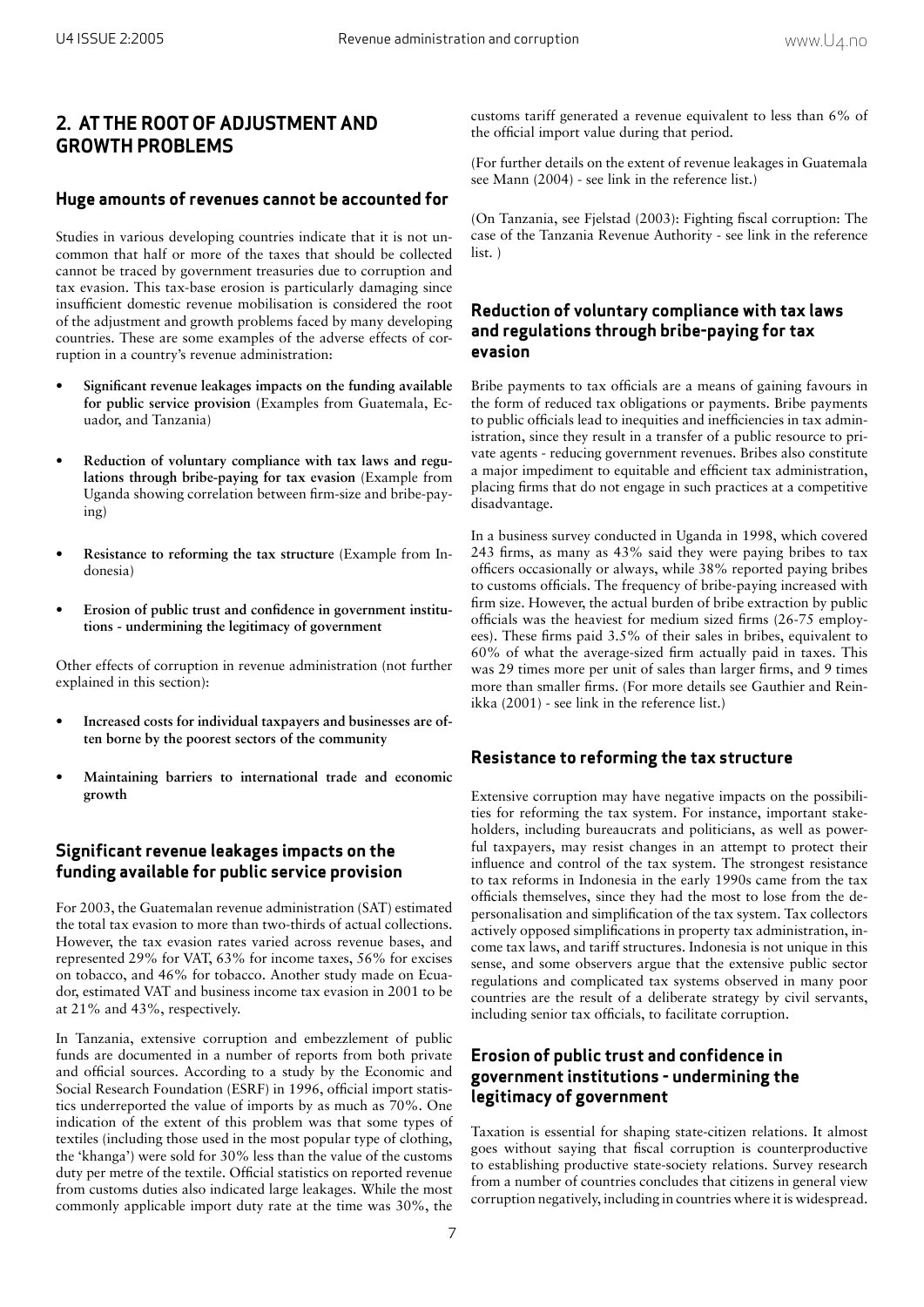A study of bribery in the Czech Republic, Slovakia, Bulgaria and Ukraine, for instance, found that public opinion in all four countries is against corruption. The morality of public office holders is therefore an important source of government trustworthiness.

Fiscal corruption is likely to undermine government trustworthiness and thereby the legitimacy of the government. When the institutions are legitimate, citizens have a predisposition to consider obedience to them as reasonable and appropriate. A government's lack of legitimacy on the other hand diminishes almost by definition the perceived moral justification for obeying its laws. Of particular importance in this context is that citizens' disrespect for tax laws may initiate disrespect for other laws, leading to a vicious circle where distrust breeds distrust. In contrast, government trustworthiness and widespread public support tends to legitimise the public sector, and may so impose some social norm for paying taxes. (These issues are further elaborated in Fjeldstad (2003) : Fiscal corruption: A vice or a virtue? - see link in the reference list.)

# **3. MOTIVATION AND OPPORTUNITIES TO ENGAGE IN CORRUPTION**

## **Many stakeholders with partly overlapping and conflicting interests**

Corruption in revenue administration is caused by the aggregate effects of numerous decisions by taxpayers, revenue officers, and political decision makers. The literature distinguishes between two main categories of factors contributing to corruption:

- Elements that affect the motivation (or incentives) to engage in corruption, and 1.
- Elements that create windows of opportunity for corrupt activities. 2.

The motivation for corrupt acts may differ both within groups of stakeholders, for instance between different taxpayers depending on the types of taxes, excises, and duties - and between groups of stakeholders. The various stakeholders' perspectives must therefore be taken into consideration for identifying key factors impacting on their motivations and opportunities to engage in corruption if one is to succeed in addressing the problem.

This section briefly reviews factors impacting on the behaviour of various key stakeholders. Since patrimonial networks and social obligations often have huge impacts on both the motivations and opportunities to engage in corruption in developing countries, we have included such networks as a separate category to be explored.

- **3.1 Taxpayers**
- 3.2 Revenue officers
- **3.3 Politicians**
- **3.4 Patrimonial networks**

## **3.1 Taxpayers: Tax structure and regulations matter**

Taxpayer behaviour is influenced by factors such as the difference between the amount of tax that is to be paid without evasion - and that with (which determines the benefits of evasion), as well as the probability of detection and the resulting penalties (which determine the costs). Hence, several factors - partly interlinked - explain tax evasion:

- **Opportunities for evasion are often related to the complexity of tax systems, the discretionary powers of politicians and tax offi cers to grant exemptions, etc** (Exemption levels - an indicator for evasion: illustrations from Tanzania) **•**
- **Likelihood of detection and punishment** (Example from Tanzania) **•**
- **High taxes, as well as cumbersome tax regulations and pro**cedures, affects the benefits evasion (Examples from East and Southern Africa) **•**
- **Taxpayers' trust in the government is related to the government's capacity to deliver services for taxes paid, and to the perceived compliance by fellow taxpayers •**
- **Maintaining barriers to international trade and economic growth** (not further explained in this section) **•**

As illustrated in Table 1, page 5, tax evasion is practised in different forms, with or without the collusion of tax collectors.

#### Shares of beneficiaries of customs exemptions in Tanzania (1998 / 99):



## **Opportunities for evasion (Exemption levels - an indicator for evasion: illustrations from Tanzania)**

Experience has shown that a high occurrence of tax exemptions creates room for bribery and corruption, reduces the tax base, and increases the appearance of loopholes for tax evasion. Hence, the extent of tax exemptions is often an indication of a government's political will to fight fiscal corruption and tax evasion.

The situation in Tanzania during the late 1990s is an indication of this problem: The third schedule of the Customs Tariff Act and a number of Government notices which allowed for exemptions, were probably the most abused sections of the tax legisla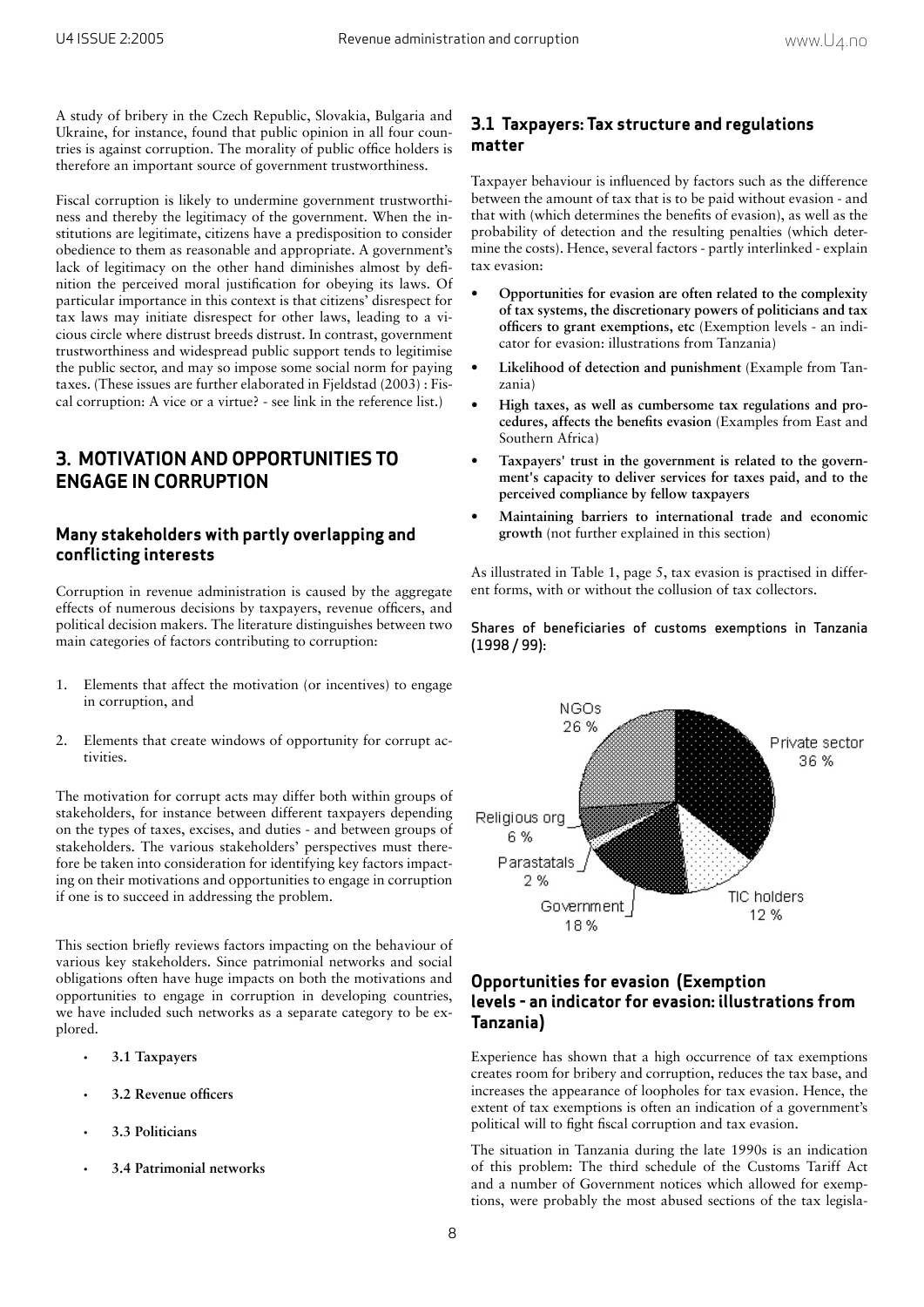tion. Therefore, while exemptions accounted for more than 15% of total tax revenues (the actual collected tax plus exemptions) in 1996/97, this percentage grew to 37% in 1998/99. The composition of exemptions granted for customs duties in Tanzania in 1998/99 is illustrated in the figure below - showing that slightly above one third of the exemptions were granted to the private sector (individuals and firms), and around one third were granted to NGOs and religious organisations combined.

#### **Likelihood of detection and punishment (Illustrations from Tanzania)**

Taxpayer behaviour is not necessarily influenced by a high probability of detection if the penalty is insignificant. Similarly, the size of the penalty may be unimportant if the probability of being detected is minimal. This point is exemplified by recent experiences from Tanzania: By early 2004, the Tax Investigations Department of the Tanzania Revenue Authority (TRA) had raised the number of tax fraud prosecutions from zero in 1996 to 72. However, no one was imprisoned. The major problem did not rest with the TRA itself, but with a weak and corrupt judicial system.

#### **High taxes, as well as cumbersome tax regulations and procedures, affect the benefits of evasion**

Relatively high tax rates and a complex and incoherent set of rules - especially for customs and corporate taxes - imply large potential rewards for taxpayers willing to bribe their way to tax evasion and/or to speed up the customs clearance of goods. In 2000, on average, 23 days were required for import clearance in Zimbabwe, compared to 20 in Kenya, and 16 in Zambia (see graph below). This situation is costly for enterprises and provides strong incentives to pay customs officers for a speedier service.

#### Average number of days required for import clearance in 2000:



#### **Tax compliance and trust**

In the standard economic model of taxpayer behaviour, the basic assumption is that people are free-riders: no one will voluntarily contribute to the government coffers unless the threat of punishment makes it sensible. However, an increasing amount of evidence reveals that the rate of contribution to a public good is affected by

factors such as citizens' trust in each other, and perceptions of the trustworthiness of government. Why should the taxpayer not take advantage of the opportunity for a free ride? Government trustworthiness, coupled with the perception that fellow taxpayers are doing their share, can induce people to become 'contingent consenters' who cooperate even when their short-term interest would make free-riding the individual's best option. Accordingly, citizens' willingness to pay taxes voluntarily rests on the government's capacity to provide services, as well as its demonstrated readiness to also secure the compliance of everyone else.

In this context, the credibility or trustworthiness of the revenue administration's sanctions against defaulters is important. Moreover, compliant behaviour and attitudes towards the tax system are influenced by the behaviour of an individual's reference group - relatives, friends, business partners, and political associates. If taxpayers know that many of those important to them do not pay taxes, their commitment to comply will be weakened. Consequently, tax exemptions granted to individual businesses or sectors may therefore contribute to legitimise widespread tax evasion.

## **3.2 Revenue officers: Low salaries are only part of the story**

As illustrated in Table 1, page 6, corruption in revenue administration takes many different forms - with or without the collusion of taxpayers - and is often conducted in well organised networks.

The most basic motivation for revenue officers to engage in corruption is personal financial gain. The individual revenue officer's motivation is influenced by a number of fiscal as well as non-fiscal factors:

- **Corruption in networks •**
- **Corruption corrupts** the moral costs of corruption are affected by the overall levels of corruption in society and the behaviour of peers and fellow tax officers **•**
- **The Nature and complexity of the tax structure and legislation -** impacts on the opportunity for corruption **•**
- **Low wages are a problem, but so may also high wages be**  (Examples from Cambodia and Azerbaijan) **•**
- **Wage differentials affect staff motivation •**
- **Erosion of real wages-** (Example from Uganda) **•**
- **Likelihood of detection and punishment** (Example from Tanzania) **•**
- **Existence of alternative employment firing corrupt staff may** backfire **•**
- **Markets for attractive positions** undermining the recruitment process **•**
- **A corrupt management legitimises corruption** (Examples from Albania, Peru, and Guatemala **•**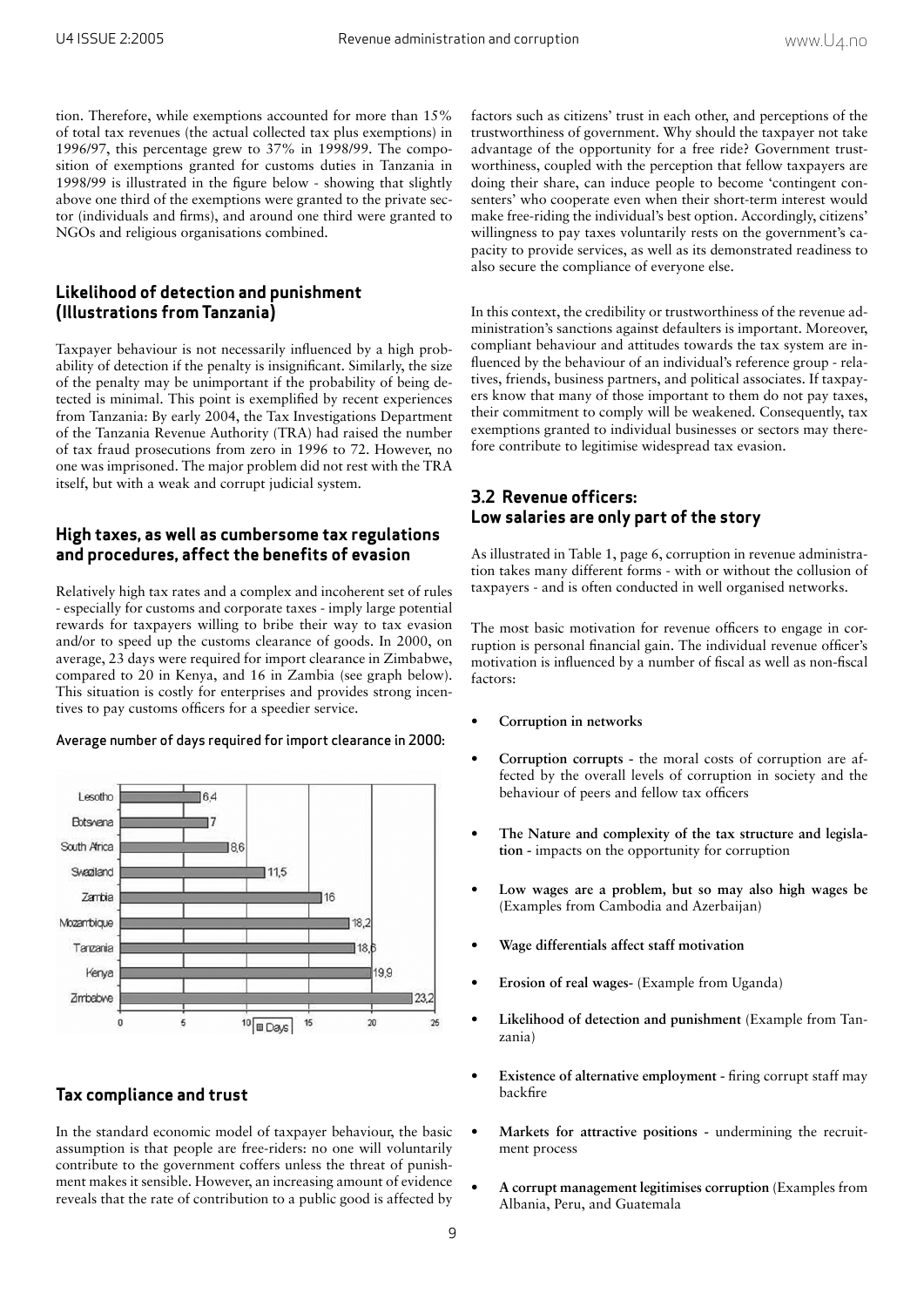#### **Corruption in networks**

Corruption in revenue administrations is often conducted by reasonably well organised networks where trust and reciprocity is found between network members. Such relationships are likely to reduce transaction costs, as well as any moral costs that may arise from allowing oneself to be involved in corruption. Furthermore, peer networks often function as 'repositories of knowledge' for members, for instance on the top management's attitudes towards corruption, how internal monitoring works, who is potentially 'bribeable' among staff members and management, etc. In customs such networks may be composed of customs officers, clearing agents, staff at the harbour authority or border police, and business people.

## **Corruption corrupts**

Revenue collectors usually do not operate on their own, but are influenced by the behaviour of their reference group, such as colleagues and friends. Social sanctions by peer members are probably a very important determinant of effort behaviour in work relations. Therefore, if revenue officers know that colleagues are getting more corrupt, their commitment to honest behaviour will probably be weakened. There are at least three arguments supporting this view:

- Internalised moral feelings of guilt by fraudulent behaviour become weaker as the number of corrupt tax officers increases, when many others are involved in corruption, the loss of reputation (stigma) for each collector when discovered decreases, and •
- when many others are corrupt, this lowers the probability of being revealed due to the fact that the capacity of internal and external investigation units is constrained. •

In other words, 'corruption may corrupt'. Thus, an increase in fiscal corruption may over time initiate a vicious circle in the tax administration.

#### **The Nature and Complexity of the tax structure and legislation**

Despite quite comprehensive changes in tax structure (rates and bases) over the last two decades, the tax systems in many developing countries are still complicated and non-transparent. Tax legislation is often unclear and causes random and partly ad hoc collection procedures. Assessors are considered to have wide discretionary powers to interpret tax laws - for instance, to allow or disallow expenses or charges, or to exempt import duties. Additionally, weaknesses of legal sanctions when it comes to enforcing punishments on taxpayers or collectors in breach of the law, contributes to uphold corruption. Furthermore, the fact that tax enforcement often implies direct physical contact between taxpayers and collectors (since many taxes are paid in cash by individuals to revenue collectors), the opportunity for illicit deals remains high.

Some studies argue that a country characterised by large government involvement is more likely to experience high levels of corruption. The basic argument is that the more governments intervene in the economy, the more opportunities there are for discretionary interpretations of regulations and the allocation of resources by civil servants. However, the public sector is extensive in some of the least corrupt countries such as Denmark, the Netherlands, and Sweden. At the same, time corruption has increased in some countries, including China and Russia, which have gone through economic liberalisation and privatised public companies. According to the Commission on Corruption in Tanzania, economic liberalisation has significantly contributed to increase corruption in the country by facilitating new opportunities for the culprits. Hence, empirical evidence indicates that it is not the size of the public sector, but the way the public sector works, that is of importance for the level of corruption.

#### **Low wages are a problem, but so may also high wages be**

A common observation about the wages received by revenue collectors at junior or mid-levels in many developing countries, is that they cannot sustain their families. In Cambodia, The level of the average annual civil service salary - at USD 0.60 per day in 2000 was well below private sector pay, even for unskilled workers. This situation created severe pressures to engage in additional income generating activities (e.g. demanding bribes) to meet basic household expenditures. Therefore, many scholars argue that increasing civil service wages will reduce corruption.

The basic idea is that a rise in tax collectors' salaries equals an increase in their fine for bribery, since that is what they will stand to lose if caught and fired. A key element of many recent reforms of revenue administrations has therefore been to raise the salary of revenue officers without parallel increases for the rest of the public sector. However, few empirical studies find a clear negative correlation between payment levels and corruption.

On the other hand, some studies argue that high salaries might become part of the corruption problem. Tax administration wages that are significantly above the market rate may effectively imply that two prices are set for the same level of civil service provision. This may provide a fertile ground for corruption and rent-seeking where attractive jobs are likely to be bought and sold, with the capital value of the salary surplus built into the price.

A study from Azerbaijan published in 1999 reports that a regular customs official at a 'fat site' has to pay USD 100 000 to get the position. A position is normally financed by the incumbent borrowing from family and friends. Customs officials are assumed to have earned enough for repaying the investment after 6 months. Thereafter they are supposed to send a percentage (85 % is indicated) of their earnings from corruption on to their superiors.

## **Wage differentials**

Huge wage gaps often exist in many revenue administrations between junior-/mid-level tax officers and senior managers. For instance, in the Uganda Revenue Authority in 2002 the compression rate was 34 - equivalent to a wage gap of 3300% between the top and bottom grades. This has also contributed to increasing the distance between executive management and staff. Moreover, a recent study of an East Asian customs administration noted that amongst senior officials - who enjoyed relatively generous levels of salary and good working conditions - ostentatious living and ex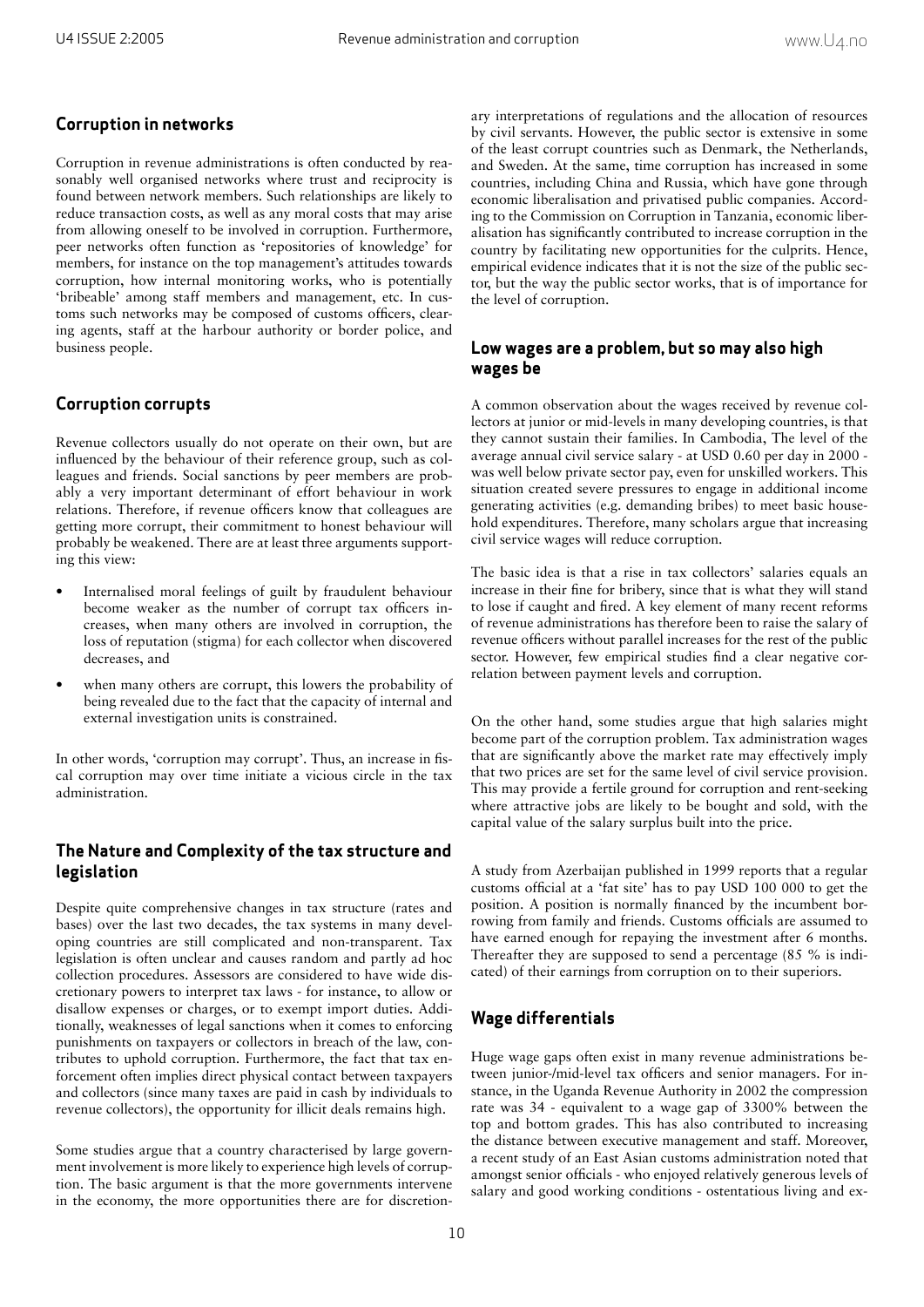travagant expenditures had become the norm. These officials' behaviour had become conditioned by the behaviour of a wider elite, which customarily indulged in illegal activities and paraded their material wealth. This suggests that there might be a continuum of gradually changing situations between revenue officers who take bribes to provide for basic needs, and those who are drawn to bribery by the pressures of social emulation and greed.

#### **Erosion of real wages - Example from Uganda**

Erosion of the real value of salaries due to inflation is likely to have contributed to the deterioration of staff motivation in the Uganda Revenue Authority. Between 1991 and 1998 nominal wages remained unchanged. Although the Uganda Revenue Authority (URA) staff on average received salaries 8-9 times higher than the corresponding positions in the civil service in 1991, this had shrunk to a factor of 4-5 in 2000. Furthermore, compared to the salaries in other autonomous authorities in Uganda, for example the Wildlife Authority and the Human Rights Commission, the URA now pays less.

It is therefore no surprise that the initial wage reform seems to have had only a limited impact on restraining the extent of corruption in the tax administration. Nevertheless, despite the wage levels, the tax administration remains a very attractive workplace, and jobs in the tax collection departments are particularly sought after. There is also considerable internal competition within the URA for vacancies in the operational departments. In any case, the erosion of wage rates is not sufficient to explain the prevalence and growth of corruption.

#### **Likelihood of detection and punishment**

In addition to wage incentives, tax collectors' decision on whether to behave in an honest or corrupt manner depends on the anticipated costs of the decision. At least two variables matter: the probability of being detected, and the size of the penalty. However, the behaviour of revenue officers is not necessarily influenced by a high probability of being detected if the penalty is insignificant. Similarly, the size of the penalty may be unimportant if the probability of being detected is minimal. Lack of effective auditing and monitoring systems characterises the situation in many revenue administrations. This is partly due to the fact that the pool of qualified auditors is limited in many countries, and the situation is often reflected in low quality and ineffective audits. Moreover, collusion between auditors and revenue collectors has riddled many revenue administrations.

Studies from Tanzania document that the internal auditing and inspections functions in the Customs Department - before the establishment of the revenue authority (TRA) - had become for the most part non-operative and ineffective. The establishment of the TRA did not, however, root out the problem of corrupt monitors. Almost from the outset corruption seems to have been entrenched in the Internal Investigation and Monitoring Unit (IIMU) where staff were willing to take bribes to turn a blind eye to corruption. In December 2000, the TRA management and board took action, resulting in 24 IIMU officers - including the head of the unit - being 'retired in the public interest'.

#### **Existence of alternative employment firing corrupt staff may backfire**

Some countries and revenue administrations have adopted drastic measures to improve the quality and integrity of their staff, including firing a significant percentage of officials. Evidence suggests, however, that while such drastic approaches can deliver short-term gains, the benefits are invariably short-lived if not supported by wider reform initiatives. One factor that needs to be considered is the impact that the departure of a large number of experienced officials will have on the wider revenue administration and business relationships. Experience from several countries suggests that many tax officers sacked in large scale re-staffing purges easily find work on the other side of the counter, working for customs clearing agencies and in the import/export sector - leading to an extension of existing unofficial networks.

This was experienced when the Tanzania Revenue Authority (TRA) was established in 1996. About one third of the former employees in the revenue administration were not given new jobs in the TRA. They were persons considered by the new management and board to have compromised themselves through involvement in corrupt dealings and misbehaviour. Many of the dismissed people were, however, attractive for the private sector due to their inside knowledge of the workings of the system. Hence, many former customs officers were recruited by clearing agencies or they set up their own agencies. These persons had intimate knowledge of the revenue administration, of loopholes, etc. Since many of their former colleagues remained in the tax administration, good connections to the inside were assured.

(For further details, see Fjeldstad (2003) Fighting fiscal corruption: The case of the Tanzania Revenue Authority. - see link in the reference list.

#### **Markets for attractive positions undermining the recruitment process**

If the general public perceive the revenue administration to be highly corrupt, it is likely that this will attract people who from the outset are willing to engage in corrupt transactions. This is clearly demonstrated in surveys conducted by the World Bank in Albania, Georgia and Latvia (see Kaufmann, Pradhan, and Ryterman (1998) - see link in reference list.)

The surveys find that bureaucrats are willing to pay for appointment to agencies that are regarded as corrupt, and for promotion or deployment to 'wet' positions in which they are able to obtain bribes for the exercise of official discretionary powers. Positions as tax and customs inspectors are - according to these surveys especially exposed for such 'purchase', indicating that corruption is deeply institutionalised in these organs. A study from Azerbaijan also supports these findings (see paragraph on Low wages is a problem, but so may also high wages be - above)

#### **A corrupt management legitimises corruption**

Many revenue administrations are top-down organisations characterised by submissiveness. Promotion is in general based on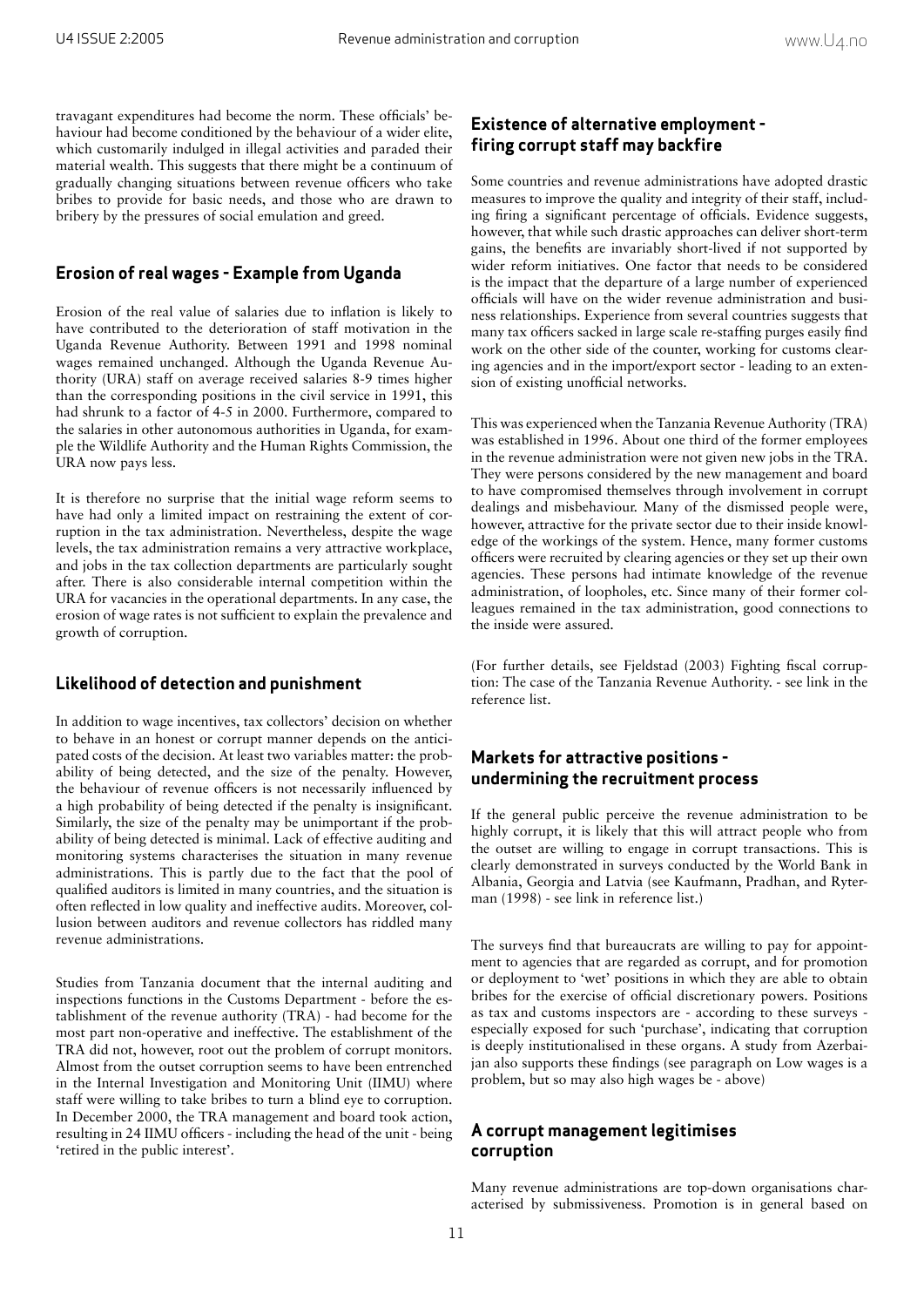seniority. Younger staff members are given few opportunities to develop their skills. Incentives are in general weak in the sense that good performance is not rewarded and bad performance is not punished. The core of committed staff who are willing to participate in change, are often captured by peer pressure to succumb to corrupt practices, or they are turned off by an apparent lack of interest by a management that in many cases seems mainly concerned about maintaining the status quo. In particular, frequent managerial changes - as observed in some revenue administrations - may contribute to corruption since managers may take advantage of the position to enrich themselves while they still can. For example, in Albania the director general position was changed 5 times during a period of 15 months after the elections in 2001.

There are many more examples of the same tendency: In Peru during the second Fujimori administration - (1995-2000) there was extensive fiscal kleptocracy. In Guatemala, the former top executive of the revenue administration was imprisoned in July 2004, accused of pilfering USD 5-8 million.

The presence of corrupt managers is likely to have contagious effects on the general corruption level within the revenue administration. Firstly, corrupt leaders may to some extent not worry about corruption at lower levels in the organisation. Hence, the probability of being detected for corruption is likely to be lower for tax officers. Secondly, corrupt leaders contribute to reduce the moral and stigma costs associated with corruption. In such situations we will expect the general level of corruption to increase in revenue administrations.

## **3. 3 Politicians: Revenue administrations make a tempting target for rent-seeking**

Few public agencies are as powerful and as interwoven with society as the revenue administration, which monitors and appraises the economic activities of a country's citizens and businesses. Tax administrations often have important financial information about the economic operations of these actors, making it possible to extract high political dividends by controlling the tax administration. Politicians can, for example, intervene in the tax administration to grant favours such as tax exemptions to supporters, or to harass political opponents through audits. Moreover, tax administrations are attractive targets for political interference in personnel matters, because the authority offers both relatively well-paid jobs and considerable rent-seeking opportunities.

Political interference in recruitment processes has been a source of dissatisfaction and unease among staff in tax administrations in many developing countries, who see this as causing job insecurity and also further exposing the revenue administration to accusations of corruption. This may also have negative impacts on taxpayers' compliance:

- Political hiring and firing in Uganda •
- Effects of political interference on taxpayers' compliance •

## **Political hiring and firing in Uganda**

The Uganda Revenue Authority (URA) has been riddled with political interventions in managerial appointments and dismissals. In 1997, President Museveni personally intervened in the appointment of the new Commissioner General, although the person appointed by the President was not among the candidates listed for interview by the Board, and not the preferred candidate of the minister of finance. Museveni's appointee also had close family ties to the president. The President did exactly what other members of the elite continuously try to do: influence staffing in the URA. On several occasions the President publicly criticised the URA staff of being corrupt. In March 2000 he is reported to have called the URA 'a den of thieves'. This certainly had a major negative impact on taxpayers' perceptions of the revenue agency. The URA lost its legitimacy in the eyes of taxpayers. It also lost its formal and informal authority vis-à-vis the Ministry of Finance and the state elites.

#### **Effects of political interference on taxpayers' compliance**

The frequent use of tax administrations for political purposes contributes to erode taxpayers' confidence in the fairness and impartiality of revenue administrations, which contributes to undermine tax compliance. Comprehensive reforms of tax administrations by way of establishing a revenue authority might be interpreted as an attempt by politicians to create a credible commitment to taxpayers - that the tax administration will be more competent, effective, and fair by delegating power to tax bureaucrats.

The promise of autonomy enables politicians to make the commitment credible, because tax administration has traditionally been characterised by high levels of political intervention. However, failure to sustain the initial reform efforts in many countries, including Uganda, Peru, Ghana, and Tanzania, has provided a powerful signal to the contrary. Increasing board and government interference in staffing matters point to a decreasing degree of personnel autonomy and signals a lesser degree of managerial autonomy. Moreover, managerial autonomy is substantially undermined by the use of discretionary tax exemptions granted by politically motivated appointments of board members. There is reason to believe that any initial improvement in taxpayer perceptions due to administrative reforms have subsequently been reversed in several countries. To the extent that taxpayers were able to foresee this backlash, the reforms might not have had much of an impact on tax compliance in the first place.

#### **3.4 Patrimonial networks and social obligations**

In developing countries, especially in Africa, many tax officers and managers remain under strong influence of traditional patterns of social relations, and they recognise the benefits of large extended families and strong kinship ties. This implies that such social relations operate at cross purposes to formal bureaucratic structures and positions. The traditional system rules over the formal 'modern' one. Fiscal corruption may therefore, to some extent, be understood in the context of a political economy in which access to social resources depends on patron-client links which exist independently of the revenue administration, yet it influences its performance.

Kinship and other social relationships of reciprocity are used to mobilise affective ties for instrumental political and economic purposes. Such relationships combine moral obligation and emotional attachment. They also serve to perpetuate an ethic of appropriate redistribution that fuels corruption. Therefore, many people rely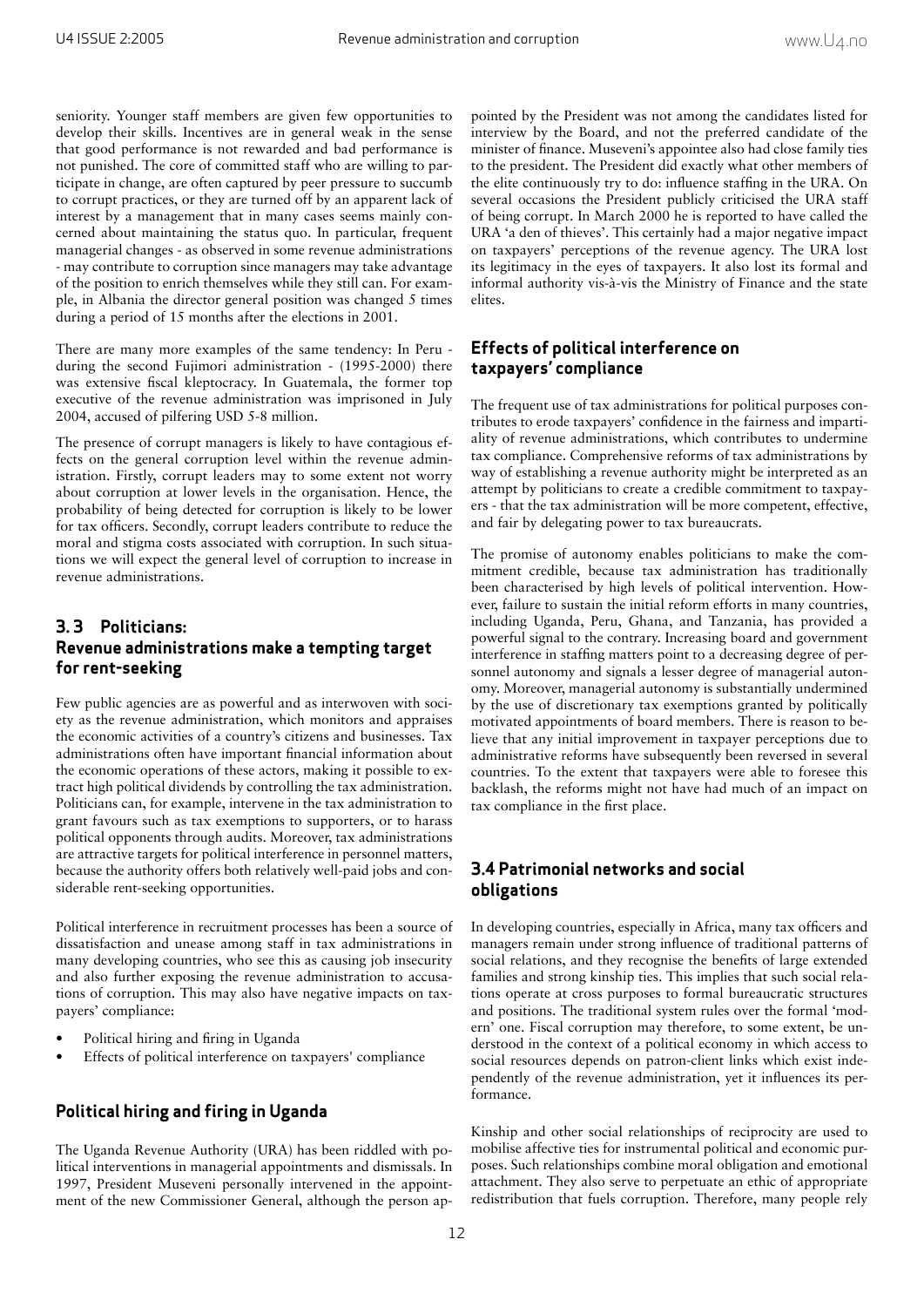on the social connections of their extended families to secure admission to schools, pay fees, get jobs and business contracts, or to benefit from government services.

Patrimonial networks may have a strong influence on the behaviour of both tax officers and taxpayers - as well as on politicians - by impacting on their motivations and opportunities for corruption. The technocratic remedies supported by donors appear to have underplayed the degree to which progress in tax administration depends upon a thorough 'cultural change' in the public service. This is due to the fact that the motives of individual actors are often inextricably linked to the interests of the social groups to which they belong:

- **Higher salaries may lead to increased social obligations and corruption •**
- **Banking' social capital •**
- **The rationality of patronage •**

#### **Higher salaries may lead to increased social obligations and corruption**

Tax officers are often seen by their families and networks as important potential patrons who have access to money, resources, and opportunities that they are morally obliged to share. People in positions of power are expected to use that influence to help their kin and community of origin. Hence, increased salaries may lead to increased social obligations, which again may push tax officers into taking bribes to accommodate the growing expectations around them.

What looks like corruption from the outside is undertaken by some tax officers in a context where the reciprocal obligations of kinship and community loyalty require such behaviour in order to be regarded as a 'good person'. Hence, the standard definition of corruption as 'the abuse of public office for private gain' assumes a rigid dichotomy between the public and the private spheres, that glosses over a complexity that characterises the relationship between individual and society in many African bureaucracies.

In an interview, Annebritt Aslund - former General Commissioner of the Uganda Revenue Authority - gave the example of two employees from the same family. One of them is honest, the other is corrupt. The one who has not accumulated more than what was possible from the official salary, is likely to be regarded as a fool by the community, and therefore earns no respect whatsoever. That person cannot offer needy relatives or friends much assistance. In their eyes this un-corrupt attitude is not only foolish but also selfish.

## **'Banking' social capital**

It is in the tax officers' own interest to help others because they might be the ones who will need help next time around. Managers may 'forgive' tax collectors who are caught taking bribes or embezzling money, because next time they may themselves be the ones in need of forgiveness. This may often explain why - instead of being fired - tax officers caught red-handed are instead transferred to other positions within the same body.

Favours of this kind can also be understood as a way of consolidating and building social capital. Tax officers are building networks made up of family, friends, and acquaintances based on trust and

reciprocity as a way of 'banking assistance for the future'. The larger the network - the greater the accumulation of social capital that can be drawn on in the future.

## **The rationality of patronage**

Why do people continue to depend so greatly on their kin? What motivates people to follow social norms and patterns of patronage? The simple answer is that it is rational. The state is perceived as unreliable when it comes to delivering basic services and assistance through formal channels. Use of kinship and other social relationships enables ordinary people to get access to resources that they might otherwise be denied. It is in part the very demands of the clientilistic networks to deliver public resources - including employment - based on moral obligations and affective attachments, that make it difficult for officeholders to run offices in accordance with Weberian principles.

Tax officers and managers in many revenue administrations in poor countries find themselves in a schizophrenic situation. Their administrative and professional legitimacy is derived from training and working in a modern bureaucratic organisation, with the corresponding values concerning public services, and this widespread adherence to abstract official norms of Western origin coexists with an equally prevalent pattern of behaviour in conformity with social norms and family obligations. Many tax officers may be sincerely in favour of respecting the public domain and may want the tax bureaucracy to be at the service of citizens, but still they participate by means of everyday actions in the reproduction of a system they denounce. Thus, a spiral is created in which networks of kin and tribe undermine efforts to modernise the tax administration, which in turn creates an ongoing need for these very networks to continue to operate.

## **4. MANY FAILED DONOR SUPPORTED REFORMS AND MODERNISATION PROGRAMMES**

## **Reforms more than institutional re-engineering**

Much of the present policy debate on anti-corruption strategies in the revenue administration has at its roots the principal-agent theory of corruption. Robert Klitgaard's popularisation of this approach has been widely promoted and applied in a number of developing countries during the last decade, as reflected in the World Bank's 'Customs Modernization Handbook' from 2005 (see link in the reference list).

Klitgaard's work has also been used extensively in the development of the World Customs Organization (WCO)'s Revised Arusha Declaration on Integrity in Customs (see link in the reference list), as well as in a range of the WCO's integrity-related tools.

Despite extensive resources spent on capacity building and training of tax officers, recent years have experienced substantial setbacks in the fight against corruption in revenue administrations, as exemplified by experiences from Ecuador, Guatemala, Peru, and Uganda. Several factors have contributed to the disappointing re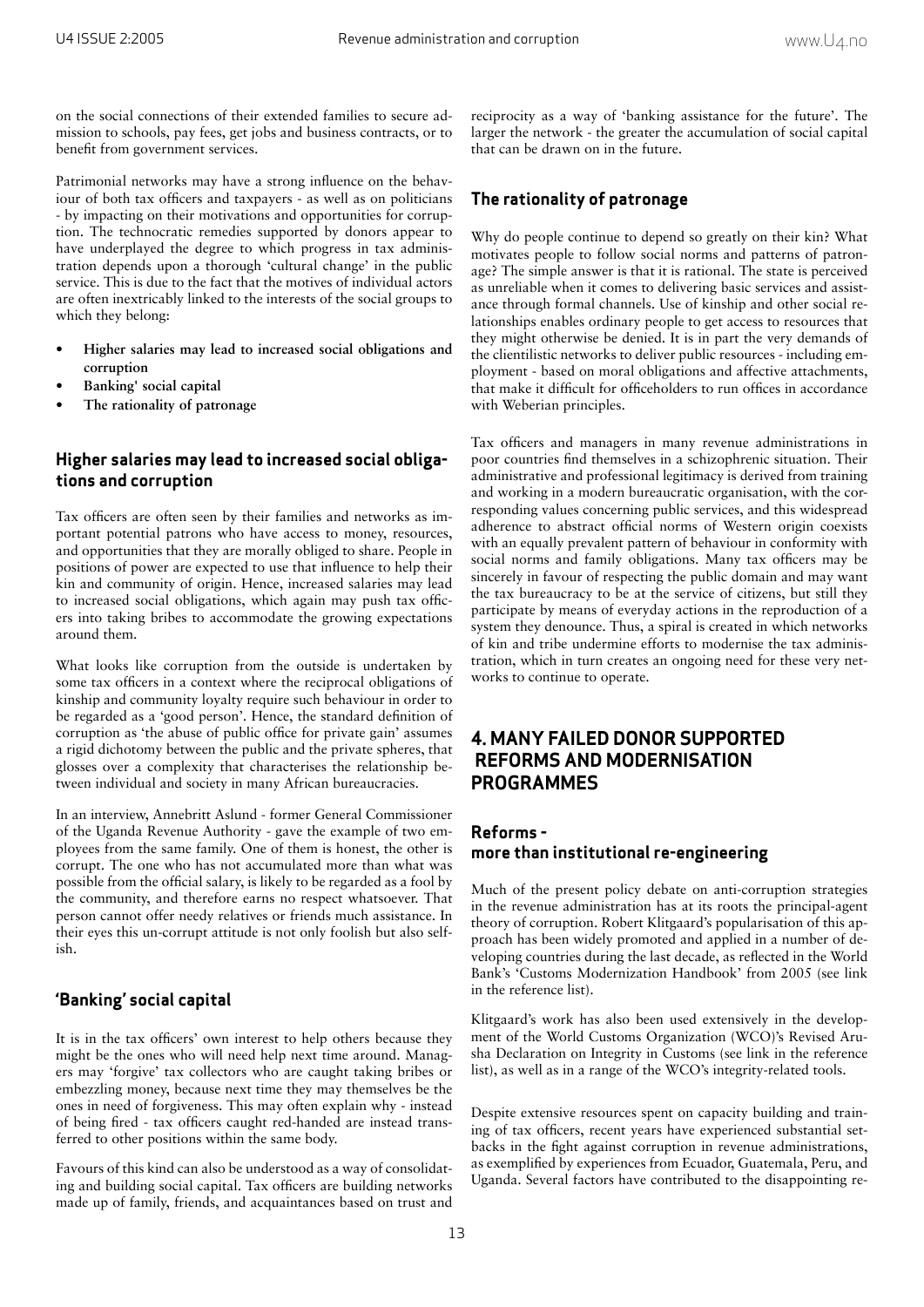sults, and it is difficult to distinguish among these and to determine their appropriate weights.

Some observers argue that a main cause is that low levels of human capital are responsible for the organisational failure. However, why should the revenue administrations perform less well over time, despite the extensive resources spent on capacity building? Another view is that the informational environment in tax administration is constrained in many ways, for instance by a political environment which favours control over competition, and incentive systems that have failed to function.

Others argue that civil servants fail to perform because they do not identify themselves with their countries, with national aims, or with the government elite. Finally, there is the view that kinship and tribal networks put an emphasis on social obligations and redistribution that mitigate against the development of a Weberian bureaucracy.

Without passing a verdict on these and other explanations, this section explores the limitations of some of the 'technocratic' approaches to institutional reforms taken by donors:

- Robert Klitgaard's approach to controlling corruption •
- **The Revised Arusha Declaration on Integrity in Customs •**
- **Re-engineering public institutions •**
- **Tax administration is tax policy •**
- **Institutional 'culture' and patronage •**
- **Impacts of monetary incentives •**
- **Corruption networks •**
- **The 'power of the purse' •**
- **Accountability between the government and taxpayers •**

### **Robert Klitgaard's approach to controlling corruption**

Following Klitgaard, corruption is most likely to occur when agents (tax officers) enjoy monopoly power over clients (taxpayers), when agents enjoy discretionary decision power over provision of services (for instance, tax assessments), and when the level of accountability is low. At the theoretical level, this approach explains how public officials almost by necessity have a number of incentives and opportunities for engaging in corrupt transactions. At the more practical policy level, the approach indicates that policy instruments may be divided into those which influence the number of corrupt opportunities, and those influencing the incentives. This includes policy instruments which affect the expected (gross) gain of the corrupt act, the probability of being caught, and the size of the penalty if detected. If expected gains of corruption are higher than expected costs, the agent will, according to the theory, choose to be corrupt. For example, the expected gain for public officials is higher when they have wide discretionary powers and considerable monopoly power in their jobs. The expected probability if detected is reduced by decreased accountability.

(For more information see Klitgaard, Robert (1997) - link in the reference list.)

## **The Revised Arusha Declaration on Integrity in Customs**

The customs administration is often cited as one of the most corrupt sectors of government. The international customs community - through the World Customs Organization (WCO) - commenced work in the mid to late 1980s to formulate a comprehensive integrity/anti-corruption strategy. In 1992 this work resulted in the unanimous adoption by WCO members of the Arusha Declaration on Integrity in Customs. Since that time, this declaration has become the principal anti-corruption framework for the WCO's 162 Member Customs administrations. However, progress with stemming corruption in Customs was slow. In reaction, the WCO called for a comprehensive review of the Declaration and its practical implementation in Member administrations, which led to the preparation of the Revised Arusha Declaration - unanimously endorsed by the WCO Council in June 2003.

The Revised Arusha Declaration on Integrity in Customs consists of ten distinct but interrelated elements considered essential for the development and implementation of a comprehensive and sustainable anti-corruption and integrity enhancement program. It is designed to strike an appropriate balance between the positive strategies (reform and modernisation, leadership, progressive human resources management policies, etc.) and the repressive strategies (sanctions, controls, investigation and prosecution etc) - i.e. the carrot and stick approach. The ten elements of the Revised Declaration are as follows:

- 1. Leadership and Commitment
- Regulatory Framework  $2<sup>2</sup>$
- Transparency 3.
- Automation 4.
- 5. Reform and Modernisation
- Audit and Investigation 6.
- Code of Conduct 7.
- Human Resources Management 8.
- Morale and Organisational Culture 9.
- 10. Relationship with the Private Sector

Collectively, the ten key elements are designed to reduce monopoly power and the inappropriate use of official discretion, while at the same time increasing the level of practical accountability. In developing the Revised Arusha Declaration the WCO was conscious of the different social, political, and economic circumstances faced by its Member administrations. It therefore deliberately designed the Declaration to be non-prescriptive in nature. In other words, the Declaration provides a comprehensive conceptual framework - but the actual implementation of each key element is up to individual customs administrations.

#### **Re-engineering public institutions**

A major factor contributing to the failure of many tax administrative reforms, which is also the case for many other types of public sector reforms, has been the 'technocratic' approach taken by reformers and donors. Tax administrative reforms in poor countries have often been treated as an 'engineering problem' - and as such a phenomenon to be addressed through 'blueprint' or 'textbook' solutions. There seems to be an assumption that tax administrative problems and their solutions can be fully specified in advance, and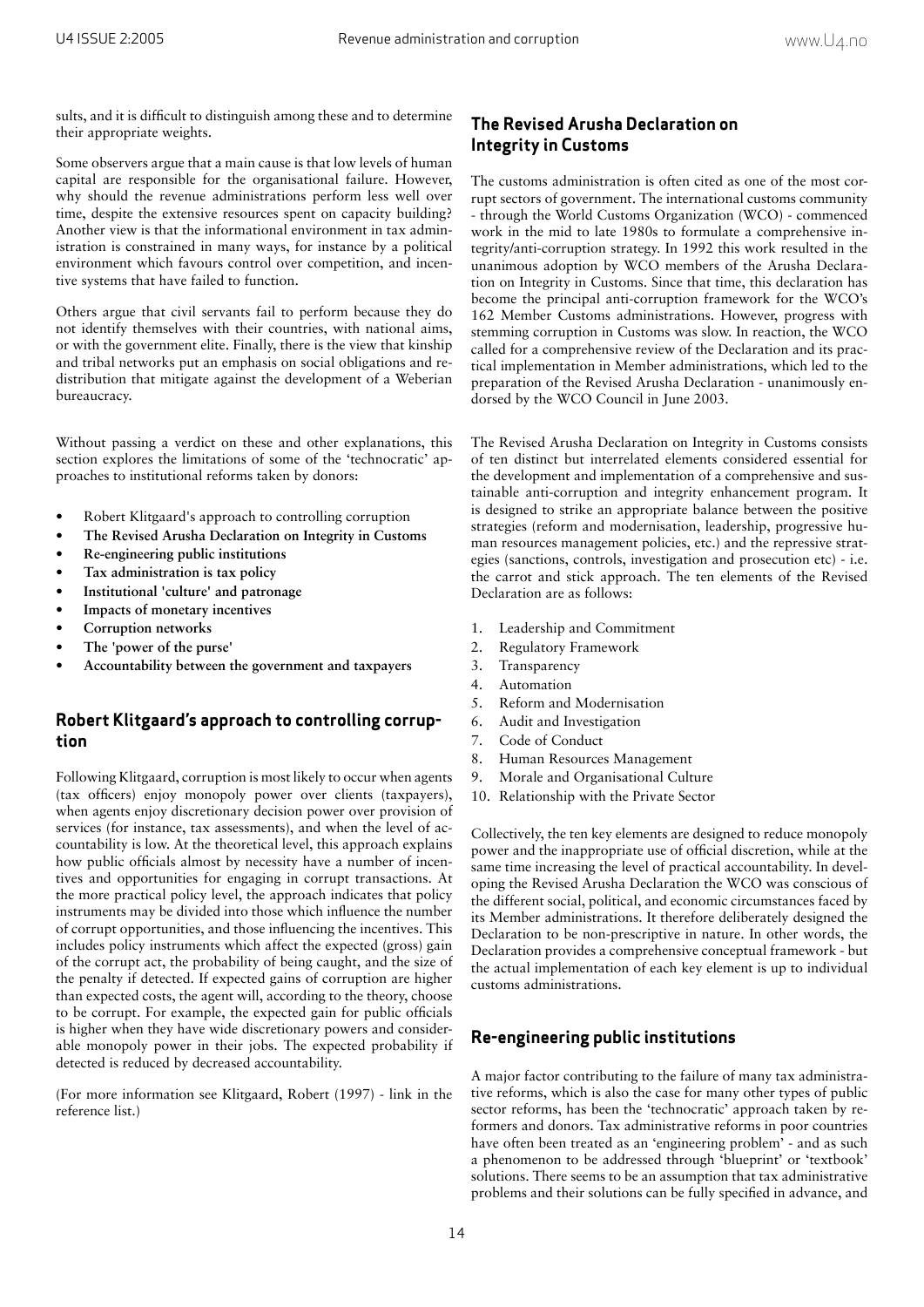that the required measures can be wholly defined at the outset, and implemented on a predictable timetable over a fixed period.

This accounts for the prescribed and mechanical approach usually favoured by donors, featuring quantitative performance targets, redrawing of organisational charts, rewriting job descriptions, training courses for tax officers, installation of new systems for human resources and financial management systems, etc. Robert Klitgaard refers to this as the 'more approach' (or the supply side approach) - i.e. more training, more equipment, more technical assistance, etc. Such strategies may be necessary, but if the demand side of administrative reforms is being overlooked, this may lead to distorted incentives through technical assistance, and also to undermining the government's commitment to civil service reforms. Mark Schacter provides an insightful discussion on why many donor initiated civil service reforms have failed in developing countries. (See Schacter (2005) - link in the reference list.)

#### **Tax administration is tax policy**

Experiences from several countries which have introduced the revenue authority model, including Peru, Tanzania, and Uganda, show that the establishment of a proclaimed autonomous authority with comparatively generous remuneration packages and substantial budgets has not protected them from political interference. To the contrary, it has made the revenue administration a more attractive target because the authority offers both relatively well paid jobs and considerable rent-seeking opportunities. Consequently, a revenue authority is vulnerable to political interference - especially in personnel matters. The empirical evidence supporting this finding can be summarised as follows:

- **Politics dominates over law:** Legal provisions for organisational autonomy of revenue authorities have limited importance in contexts where political elites do not respect them. **•**
- **Autonomy may contain seeds of its own destruction:** Revenue authorities have become attractive targets of political interference due to both comparatively favourable remuneration packages and to rent-seeking opportunities. **•**
- **Success may help to protect autonomy:** Respect for organisational autonomy established by law depends to some extent on the success of the tax administration. The undermining of, for instance, the Uganda Revenue Authority's autonomy became increasingly open once it did not meet its revenue collection targets after 1996. **•**
- Inflated expectations may help undermine autonomy: Donors and the Ministry of Finance, by pushing for high revenue targets (tax-to-GDP ratios), help to undermine the revenue authority's credibility in the eyes of state elites and the public, because such targets create expectations that cannot be met. **•**
- **Autonomous organisations often become easy targets for political blaming:** In Uganda, for instance, the public denunciation of the Uganda Revenue Authority by high level political figures, the President included, has helped to undermine the credibility of the tax administration, and hence its capacity to enforce tax laws. **•**

#### **'Institutional 'culture' and patronage**

The technocratic approach has often overlooked the fact that reforming a tax administration - though it has important technical aspects - is also a social and political phenomenon driven by human behaviour and local circumstances. It is a long and difficult process that requires tax officers to change the way they regard their jobs, their tasks, and their interaction with taxpayers. The technocratic remedies supported by donors have underplayed the degree to which progress in [tax] administration depends upon thorough 'culture change' in the public service.

The motives of individual actors are often inextricably tied to the interest of the social groups to which they belong. In many African tax administrations patronage runs through networks grounded on ties of kinship and community origin. As such, people recognise the benefits of large extended families and strong kinship ties, even as their social and economic aspirations may be unambiguously modern. This implies that such social relations may rule out the formal bureaucratic structures and positions. Fiscal corruption must therefore, at least to some extent, be understood in the context of a political economy in which access to social resources depends on patron clientilism.

#### **Impacts of monetary incentives often exaggerated**

Recent economic research on human behaviour indicates that reformers and economists have an inclination to exaggerate the impact of monetary incentives because of a too narrow understanding of intrinsic motivation and group dynamics. However, the failure of reforms in poor countries that apply monetary rewards and incentives may have a more straightforward explanation. Because of the importance of family networks, increased pay rates may imply more extensive social obligations, and in some cases actually result in a net loss to the individual. This state of affairs can develop into a vicious circle with higher wages leading to more corruption because the tax officer has to make up for the loss caused by such obligations. An outsider might conclude that officials lack intrinsic motivation to perform well and do not respond to incentives. However, a more careful study of the situation is likely to instead conclude that the tax officers are responding very well to monetary incentives in a situation where higher nominal pay actually makes the official poorer. This might be a reason for the popularity of inkind benefits among civil servants, which may be harder to share with one's kin.

#### **Corruption networks**

Hiring and firing procedures may lead to more corruption. Corrupt revenue officers often operate in networks composed of both internal and external actors. In major anti-corruption shape-ups, many of those dismissed are recruited to the private sector due to their knowledge of the workings of the tax system and their inside contacts. This may further strengthen the corruption networks. Hence, a major challenge facing reformers of tax administrations is to crack down on corruption networks and the inherent trust that appears to prevail between members of such networks.

One suggestion is to introduce rotation systems for staff in tax administrations, where tax collectors remain only for shorter periods in the same post. But a danger of the rotation system is that the un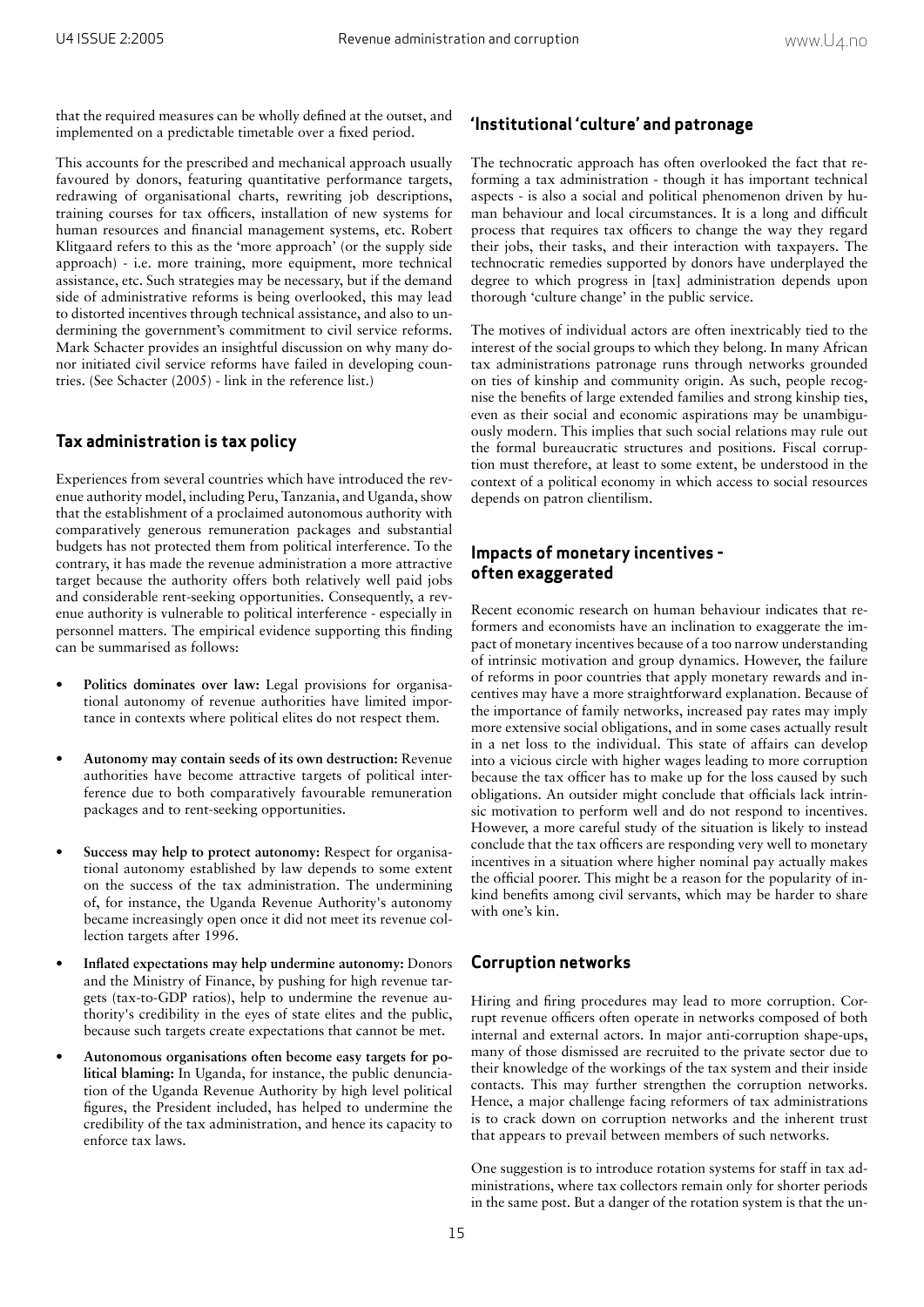certainty which is thereby created for employees may result in increased corruption as collectors may use the opportunity to enrich themselves quickly while they are stationed in the most 'lucrative' posts. The rotation of officials may also give corrupt superiors undue power. For instance, they might 'sell' assignments to attractive positions or reassign officials to remote stations as a punishment for honesty. The scarcity of qualified personnel such as auditors and accountants, available housing for staff, etc. further reduces the potential of rotation schemes in the poorest countries.

#### **The 'power of the purse'**

The 'power of the purse', added with quite definite ideas regarding what sort of institutional reforms are desirable, has led donor agencies to take the centre stage in the tax administrative reforms in a number of the poorest countries. In theory, donors respond to needs identified by client governments, but in practice they often identify clients' needs for them. This was the case when the Uganda Revenue Authority (URA) was set up by external consultants who arrived with a pre-fabricated 'blue-print' for tax administrative reforms. Although the reforms were supported by the political leadership and senior officials in the Ministry of Finance for a number of years, this support eroded over time. It is therefore reasonable to ask whether the political support to establish a new revenue administration, as well as the support from the local bureaucracy, was genuine from the outset, or whether it merely reflected the bargaining power of donors.

The assumption that donors can build state capacity despite the lack of effective internal demand for a more effective tax administration is highly questionable. Furthermore, donors may exacerbate the problems when there are several of them involved in the same field. This was observed in the Tax Administration Project (TAP) in the Tanzania Revenue Authority (TRA), in which several donors were involved, including Danida, USAID, GTZ, EU and the World Bank. Representatives from both the donor community and advisors to the TRA complained that initially there was no clear focus in the TAP. Moreover, the many donors involved contributed to overloading the capacity of the TRA and slowing down the implementation of the administrative reform. Accordingly, Ales Bulir and Soojin Moon from the IMF, in a recent review of the experiences with IMF-supported programmes to fiscal adjustment, concluded that '*…revenue enhancing measures, and perhaps also technical assistance provided to program countries, failed to provide a sustainable increase in the revenue-to-GDP ratio*' (See Bulir and Moon (2003) - link in the reference list.)

#### **Accountability between the government and taxpayers**

The point about 'internal demand' for capable tax administration opens the door to an additional insight about the poor record of many revenue administrations in developing countries. A key problem is that accountability has failed in the relationship between government and taxpayers. The channels through which governments hold themselves accountable to citizens, and citizens communicate their demands for better government, are still highly dysfunctional in many countries. For taxation to have a positive effect on democratic accountability, taxation must be 'felt' by a majority of citizens in order to trigger a response in the form of demands for greater accountability. But the tax reforms during the last decade in many developing countries have only to a limited

degree succeeded in widening the tax base. It has proven difficult or even undesirable to apply the tax law with full force to informal operators. With food commodities often zero-rated and most agricultural inputs exempted, VAT has not included many new groups into the tax net. Often only formal business corporations appear to be visibly affected by the central government tax reforms.

#### **5. WHAT WORKS?**

#### **We know at present more about what has not worked in the past - than what is likely to work in the future.**

There are many cases of obvious failure, but few cases of unequivocal success. However, mistakes of the past provide indications of promising paths for future efforts. Thus, there now seems to be increasing awareness around the approaches to tax administrative reforms which should be taken into account:

- Political will •
- Well-placed top management and independency •
- Addressing patronage •
- Private management and outsourcing •
- Organisational culture and leadership style •
- Human resources management •
- Staff remuneration •
- Internal audits and monitoring •
- Capacity building for tax policy-making •
- Building taxpaying culture •
- **Reforms take time •**

#### **Political will**

It should be recognised that tax administrative reforms are often highly political processes that will inevitably pose a threat to important domestic stakeholders. They take time to achieve and are often contested, high profile measures. The successful implementation of such reforms requires political will and support from the highest level of government. Tax administrative reforms are unlikely to succeed if the main source of energy and leadership for it comes from outside. Donors should therefore not play a leading role and they should not dictate the content, pace, and direction of the administrative reforms.

An indication of the political willpower to fight fiscal corruption and tax evasion is the extent of tax exemptions granted. For instance, the discontinuation of customs duty exemptions for public sector imports of goods and services in Tanzania in 2002, is an indication of political will to address the problem, although many openings remain to abuse the system. The removal of tax exemptions, including those granted to aid organisations and their employees (see below), would help boost the credibility of both the revenue administration and the donors in relation to anti-corruption measures, and would contribute to widening the revenue base and simplifying the tax system.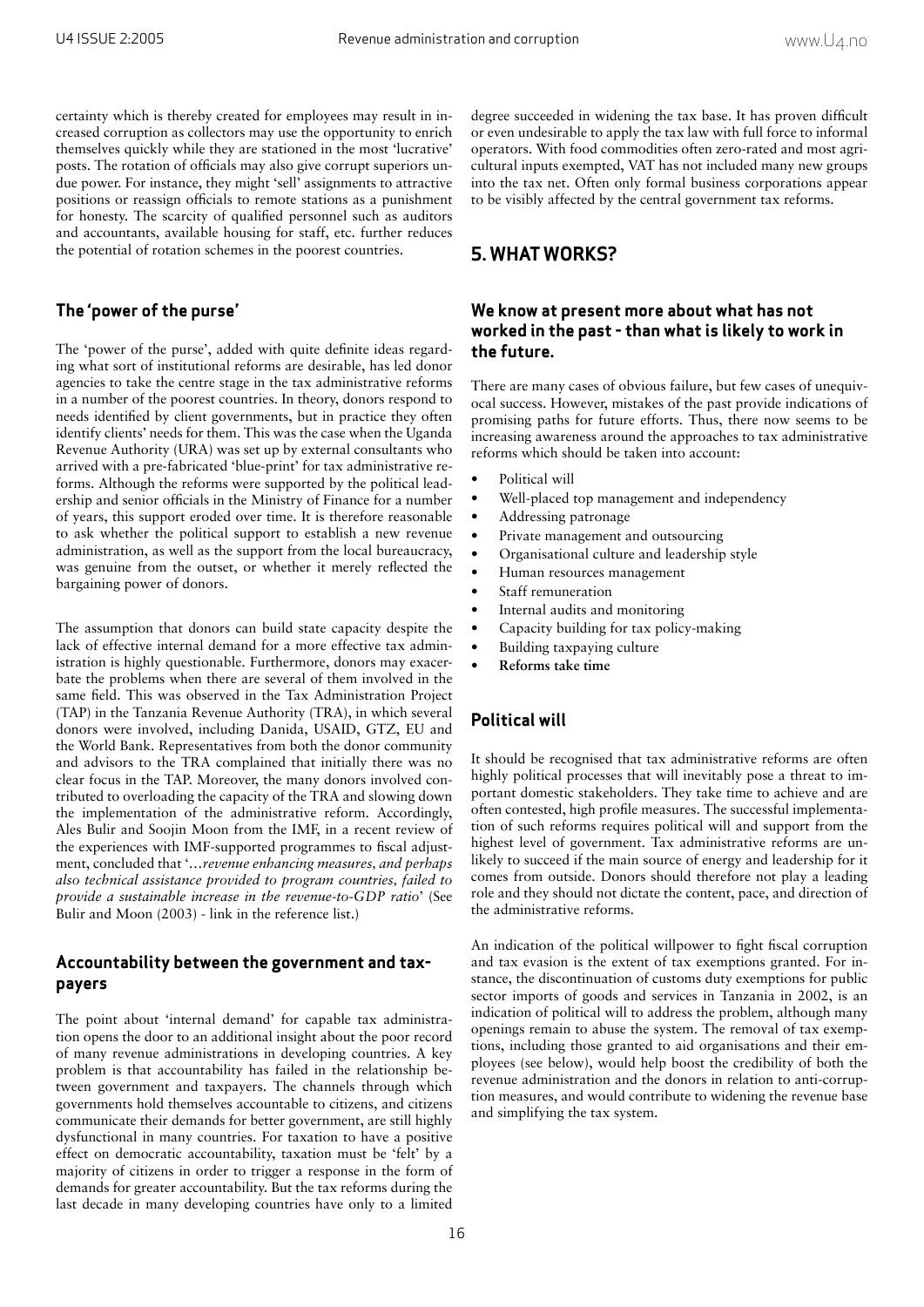## **Donors: Preaching tax morale but practicing tax avoidance**

One factor that has tended to reduce revenues and created profound distortions in the resource allocation mechanism of the market system is the tax exemption on transactions associated with foreign development assistance. In addition to exemptions granted to donor agencies, these exemptions often include foreign companies engaged by the donors (e.g. construction companies). This has contributed to eroding the tax base not only for import duties, but also for corporate and personal income taxes and taxes on domestic transactions.

Tax exemptions on donor funded imports have similar distortionary effects. Tax-free status of government imports which has provided an incentive to leak construction materials and capital equipment - which exceeded project requirements - into the domestic market. Imports of capital intensive technologies characterising many donor funded projects are indications of the distortions created by the tax free status. Anecdotal evidence also suggests that foreign companies have ousted local companies through this kind of unfair competition.

Governments receiving foreign aid should therefore consider imposing tax on imports of goods to bilaterally and multilaterally funded projects. At least two African countries (Senegal and Togo) took steps in the 1990s to eliminate tax exemptions related to bilateral and multilateral assistance by fully taxing capital imports financed from abroad and crediting donor accounts for the taxes paid. While these procedures do not directly add any revenue to the budget, it introduces a system of controls that may reduce fraud, and thereby contributes to raise government revenues. It may further improve both budgetary transparency and resource allocation by fully accounting for public investment costs. It may also contribute to a more fair competition between local and foreign companies competing for donor contracts.

#### **Well-placed top management and independency**

A strong and well-placed leadership of the revenue administration is essential for overcoming the political and bureaucratic obstacles that often confront it. This applies both to revenue departments located within the ministry of finance and to semi-autonomous revenue authorities. Based on experiences from across the developing world, this often requires a better demarcation of management authority between the top manager of the revenue administration(s) and the Ministry of Finance. Such measures, however, do not imply the end of mutual cooperation between the revenue administration and the Ministry of Finance.

The revenue administration possesses unique datasets on taxpayers and revenue bases, and this information is essential for improving tax policy and legislation. But, the role of the Ministry in formulating and designing tax policy, and the responsibility of the revenue administration to implement this policy, must be unambiguous and mutually respected. A Minister of Finance acting as the chief executive and involved in day-to-day operations, is certainly not the recipe for a strong and effective daily leadership which the revenue administration needs. Recent experiences from Uganda show how micro-management from the MoF undermines the authority and effectiveness of the revenue administration's top management.

#### **Addressing patronage**

Norms, as reflected in patronage and social obligations, are liable to discourage the development of a professional tax administration. At the same time, experiences emphasise the particular importance of breaking the influence of kin-based networks on the operations of the revenue administration. One suggestion is to introduce staff rotation systems, where revenue collectors remain only for short periods in the same post. However, as noted above, (see paragraph on Corruption networks in part 4) there are certain dangers with this system which must be kept in mind.

It is in general little wonder that the revenue administration performs poorly when its behaviour is shaped by conditions over which it has little control. It is difficult to insulate the revenue administration from contexts in which graft and corruption are normal in public sector operations.

Must we thus conclude then that it is generally impossible to overcome traditional social restraints on the development of a professional, modern tax bureaucracy in the poorest countries, especially in Africa? If it is true that similar conditions were widespread in Western societies before modern public finance management took root, the answer to that question must be negative. Observations of contemporary African societies also suggest that the impact of traditional values and social obligations on the behaviour of public officials have fluctuated and can be changed. There are revenue administrations in Africa that perform relatively well despite dauntingly unfavourable contexts such as patronage and extensive corruption, and despite an overall poor public sector performance.

Experiences with the Zambia Revenue Authority, for instance, show that expatriate senior advisors and top managers who are in place for a pre-defined and limited period of time can contribute to effective change by building integrity and professionalism in the organisation through systemic changes. Placing expatriates in key management positions might also help to avoid the unfolding logic of patronage and predatory authority. Strong expatriate leadership may more easily confront political and bureaucratic pressures, and thus provide a 'buffer zone' within which systemic changes and new forms of staff behaviour are implanted. Experiences from other countries, for instance Uganda, with expatriate top management, however, are mixed.

#### **Private management and outsourcing of revenue collection**

Private management of tax administration is raised as a possible approach in several developing countries which are riddled with corruption. However, historical evidence and recent experiences from Africa, for instance Mozambique, give reason for concern: Such reforms have achieved few lasting results - the transfer of skills by foreign contractors has been limited and the contract has been very expensive for the government. Tax practitioners are therefore increasingly questioning the value of outsourcing tax administration.

Outsourcing of some customs activities, for instance verification, convoy security, and warehousing can be appropriate, although recent experiences suggests it may be expensive and susceptible to corruption. Instead it might be a better approach to upgrade customs' own capacity to carry out these tasks. Outsourcing of other activities such as valuation and entry processing is risky, since it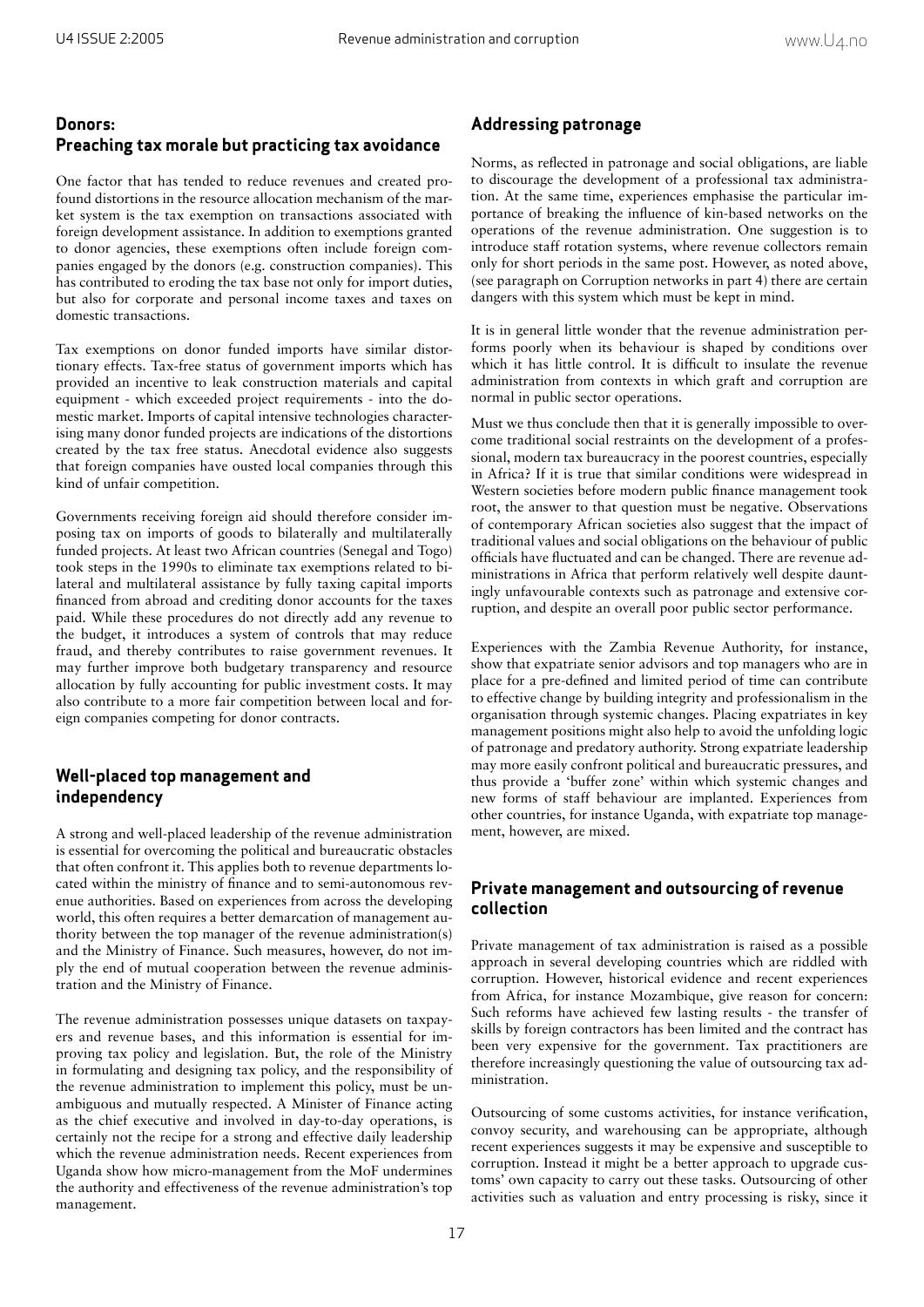places the collection of government revenue directly into the hands of non-government interests. In countries with a high level of corruption, there is no reason to believe that those interests will be any less corrupt or more transparent in their dealings than staff of the public revenue agency. Furthermore, placing private customs personnel in line jobs in operational units may compound the current failure to manage and, thus, entrench the problems.

#### **Organisational culture and leadership style**

Public institutions with a culture that is outcomes-oriented and 'mission-driven' appear to have higher levels of performance than organisations lacking these features. This underscores the importance of leadership styles and internal performance management practices that focus on results and services to the public. Moreover, in tax administration an appropriate system for setting performance objectives and measuring progress against them need to be developed. The argument in favour of stronger managerial autonomy of revenue administrations is consistent with recent studies on why some public organisations work well and others do not in developing countries.

In a study of 29 organisations in Bolivia, the Central African Republic, Ghana, Morocco, Sri Lanka and Tanzania, Merilee S. Grindle of Harvard University found that organisations with higher salaries paid to their staff did not perform better than public organisations that conformed to the low general public sector remuneration scales. Instead, good performers had well defined missions, where the employees internalised the organisation's goals and saw themselves as vital contributors to its accomplishment. Moreover, effective managerial practices and high expectations about employee performance were factors that led organisations to perform well, while some autonomy in personnel matters allowed a mission to be identified and enabled skilled managers to have some room to manoeuvre in setting standards for their organisations. This underscores the importance of leadership styles and internal performance management practices which focus on results.

Encouraging the development of a positive organisational culture may be an important way of improving the performance of a revenue administration in situations where the broader environment, including the public sector in general, discourages good performances. If the enabling environment is weak, managers tend to drive performance. Hence, internal leadership and culture are likely to play a key role in establishing meritocratic and performance-oriented organisational behaviour in situations where formal political and administrative institutions are weak.

#### **Human resources management**

A reasonable hypothesis would be that if the revenue administration was given more real autonomy in personnel matters, this would contribute to greater capacity to set performance standards for its employees, and hold them accountable to the organisation for meeting those standards. Autonomy in personnel matters can be understood as a facilitating condition that provides the tax administration and its managers with the ability to build cultures that allow the organisation to rise above the norm for the public sector in a given country. Required measures would include a rigorously planned and executed re-staffing process, also at the senior management level, and the introduction of human resources policies relating to transparent recruitment, adequate remuneration, pension/retirement schemes, etc.

Many tax administrations are top-down organisations characterised by submissiveness. Promotion is in general based on seniority. Younger staff members are given few opportunities to develop their skills. Incentives are in general weak in the sense that good performance is not rewarded and bad performance is not punished. Therefore, a reformed recruitment and advancement mechanism conducive to attracting, retaining and motivating highly qualified staff is required. Improved pay, retirement benefits and physical working conditions ought also to be part of the modernisation programme.

Such measures should take place before proceeding with traditional forms of technical assistance such as the design and implementation of integrated computer systems, organisation of formal training courses and on-the-job training, and process re-engineering in a wide range of areas, including better forms, filing, auditing, revenue management, taxpayer education programs, and so on. The experiences with the latter forms of technical assistance for revenue enhancement and capacity building in revenue administrations are mixed in developing countries.

#### **Staff remuneration**

While the research on the long-term impact of public sector salaries is rather inconclusive, there is little doubt that revenue officers will identify and exploit the many opportunities for illegal rent seeking if they are not provided with sufficient remuneration to provide a basic standard of living for themselves and their families. This is particularly the case for customs officials engaged in audit or enforcement activities where discretionary powers are significant and the environment is not conducive to effective supervision and accountability. In addition, remuneration should be geared to take into account the sometimes dangerous and difficult working conditions and associated hardships faced by customs officials particularly in remote border stations. For example, in many former socialist countries, border police officers are paid on average 30% more than customs officials performing relatively similar duties. It is essential to provide appropriate conditions of employment and remuneration that includes bonuses and rewards for good performance (see below), and that can sustain a reasonable standard of living. Indeed, severe penalties applied to breaches of a code of conduct are more likely to be accepted in circumstances where the difficult working environment and required levels of integrity are recognised in the base level of remuneration. Anti-corruption programmes that fail to address this issue are therefore likely to fail.

(For a more detailed discussion on human resources management and staff remuneration in customs, see McLinden, Gerald (2005) - link in the reference list.)

#### **Bonus systems and revenue targets**

Generally in a principal-agent setting, bonuses improve the performance of the agent by making the right sort of effort more rewarding in monetary terms. There are different ways to fashion a bonus system. One important distinction is between individual and group bonuses. With individual bonuses each tax officer is rewarded for his or her individual effort. The upside to this bonus system is the direct link between what a tax officers do and what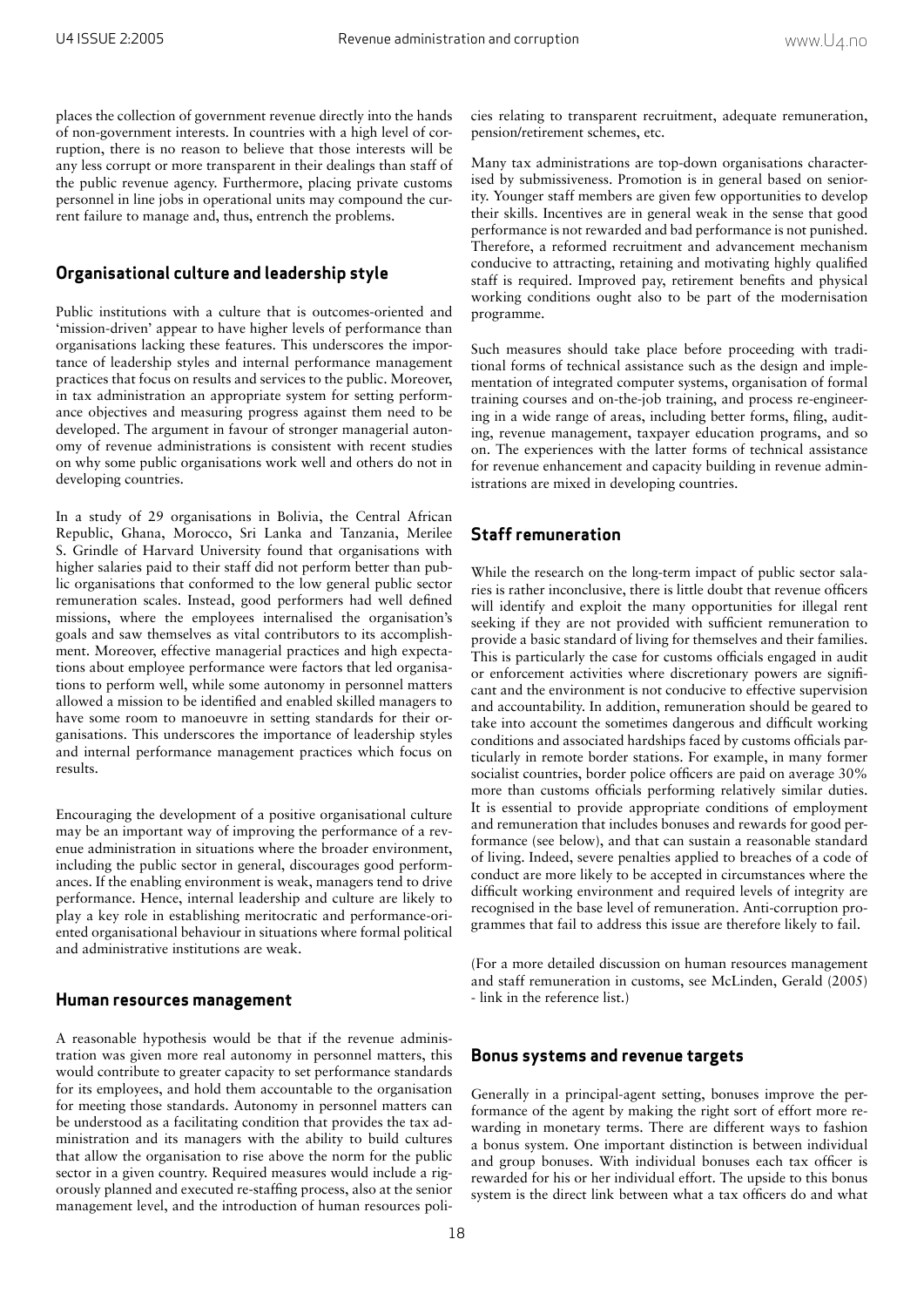they receive. Possible downsides are opportunism and a lack of coordination between collectors, as each pursues the tasks that are most personally rewarding. With group bonuses, tax collectors are rewarded for the performance of a group as a whole. The upside is greater coordination of tasks, the downside a possibility of freeriding behaviour, as each officer sees only a marginal effect of his or her own effort on the bonus.

Which of the two systems is chosen depends on several factors of which an important one is the ease of monitoring individual versus group output. The question of what bonuses are tied to is also important. If they are tied to a revenue collection target (for instance, revenues as a % of GDP), performance depends on both effort and factors outside the revenue authority's control, such as fluctuations in the overall economic activity in the country. Consequently, revenue targets set in terms of revenues to GDP may be too broad a measure of performance. For individual staff members the perceived ability to influence the percentage of revenues to GDP is likely to be limited, and bonuses based on this performance measure may not have much of an effect on staff effort and corruption. If group bonuses are to be used, bonuses awarded according to departmental revenues (Customs, VAT, Income tax, etc.) may provide a closer link between effort and reward.

#### **Internal audits and monitoring**

The degree of audit intensity may determine the effectiveness of the wage level as an anti-corruption tool. Recent research has found the effects of higher wages on corruption - when audit levels are low and corruption high - to be zero, while corruption increases when audit and corruption levels are intermediate. In settings where the auditing intensity is high and the corruption level is low, the effects of higher wages on corruption are found to be positive but low. These results imply that wage incentives should be linked to - and not introduced in isolation from other measures. In particular, positive incentives should be complemented by negative incentives. This means that 'carrots and sticks' should be viewed as complementary tools in the fight against corruption. This dual strategy is also recommended in anti-corruption strategies developed by the World Bank and the World Customs Organization.

#### **Capacity building for tax policy-making in the Ministry of Finance**

Providing timely and well-argued policy advice to the revenue administration is regarded as a core responsibility of the Ministry of Finance. The MoF's capacity to fulfil this function is in short supply in many developing countries, a problem that has been under-addressed by donors involved in tax administrative reforms. In particular, there is a need to strengthen the capacity for tax assessment and realistic budgeting. Recent experiences from South Africa and Tanzania are promising in this respect.

#### **Building taxpaying culture through accountability and transparency**

Although local political and bureaucratic leadership is an essential ingredient for tax administrative reform, it is not sufficient. Tax administrations cannot be relied upon to reform themselves. In many developing countries the tax system is regarded as illegitimate by large numbers of taxpayers and citizens in general. Thus, to tackle the serious problems of taxpayer-tax administration relations, impetus for reform must also come from taxpayers. Business communities, taxpayers' associations, trade unions and other influential domestic institutions have a critical important role to play in pressuring the revenue administration to do a better job of serving the society.

Many observers conclude that a lack of a taxpaying 'culture' is the largest obstacle to building a firm long-term revenue base in poor countries. The opposite may, however, also be the case: as long as the tax administration culture is perceived to be influenced by sectarianism, nepotism, and corruption - it is unlikely to contribute to the fostering of a more conducive taxpaying culture. Despite quite comprehensive changes in the tax structure (rates and bases) in recent years, the tax systems in many developing countries are still complicated and non-transparent. Tax legislation is unclear and causes random and partly ad hoc collection procedures. Assessors often have wide discretionary powers to interpret tax laws - for instance to allow or disallow expenses or charges, or to exempt items from import duties. These factors, combined with a perception of limited tangible benefits in return for taxes paid, legitimate tax evasion.

In such circumstances it is not surprising that taxation takes place in an atmosphere of distrust and fear between taxpayers and revenue officers. Extensive use of force is often required to collect revenues, as reflected in the use of special military units to enforce taxes and fight smuggling in some countries, for instance Uganda. Therefore, the government's credible commitment about the use of tax revenues and its procedures to non-arbitrarily design and implement tax policy are crucial to regain legitimacy. Reforms of tax legislation and collection procedures, including measures to improve accountability (see below), and transparency (see below) in the taxpayer-tax officer relations, should therefore take place concurrently to reduce opportunities for corruption and the demand for corrupt services. When the government decides what measures to take as part of its tax reform program, it should bear in mind the state of the economy and the resources at hand. Most poor countries have neither the political capital nor the administrative capacity to sustain more than a limited range of concurrent initiatives. But an incremental process of change can add up to a radical transformation if it is sustained long enough.

#### **Building accountability**

A strong bond of accountability between citizens (taxpayers) and the public sector may contribute to generate demand for tax administrative reforms. Tax administration performances are determined to some extent by the interplay between the public sector and the country's key institutions of accountability - including the legislature, the judiciary, the auditor general's office, the media, and organised civic groups such as major business communities, taxpayers' associations, and trade unions. For taxation to have a positive effect on accountability between government and taxpayers, taxation must be 'felt' by a majority of citizens in order to trigger a response in the form of demands for greater accountability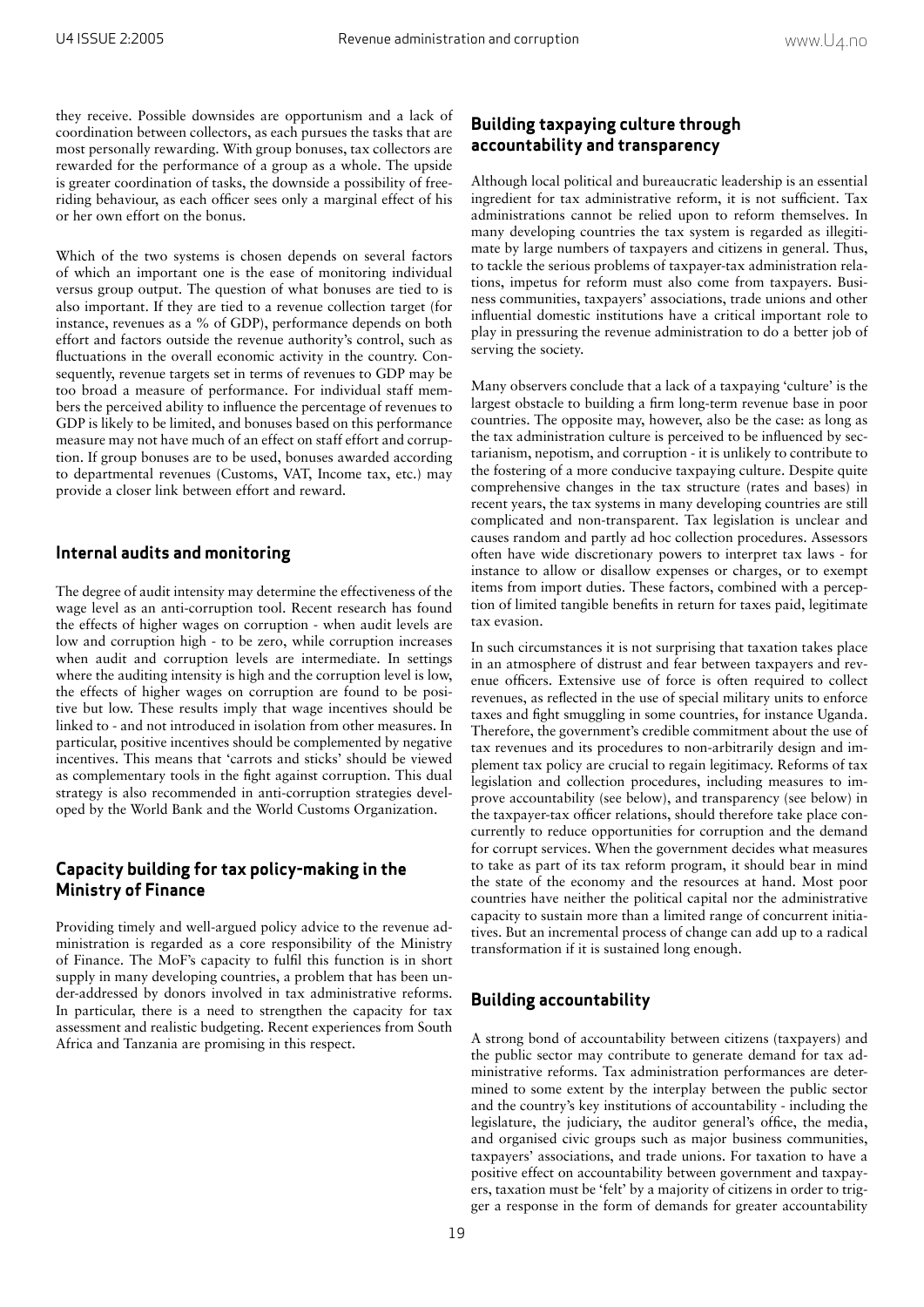and improved public service delivery. However, the tax reforms during the last decade in many developing countries have not done much to widen the tax base. In Peru, for instance, less than 1% of the taxpayers pay more than 85% of the taxes. It has proven especially difficult to incorporate the many informal business operators as well as professionals, such as lawyers, doctors, and private consultants, into the revenue base. Mainly formal business corporations appear to be visibly affected by central government tax reforms. Still, there are indications that an organised voice and response to revenue policies is developing within the business and trading communities in some countries, including Tanzania and Mozambique. The fact that some tax issues are being treated through formal, public organisations, rather than through bribery and public deals may indicate the beginning of a link between economic elites and government in issues of revenue generation.

Successful tax administrative reforms should therefore be adapted to and address shortcomings in the accountability environment within which the revenue administration operates. Reformers must have an appreciation of factors such as key institutions of accountability's access to information about revenue collection (what has been collected from who, where and at what costs), as well as their capacity to analyse information about the tax administration, and place demands on it for better performance. Wide dissemination of information that allows citizens to monitor revenue collection and public expenditures may have a powerful positive impact on the attitudes and behaviour of both tax officers and taxpayers.

#### **Transparency**

Transparency is a key issue for all revenue administrations. Increasing accountability and maintaining an open and honest relationship with taxpayers is crucial to maintaining public trust and confidence in the performance of tax administration. Taxpayers must be able to expect a high degree of certainty in their dealings with revenue agencies. This can only be achieved when tax laws, regulations, procedures, and administrative guidelines are made public, are easily accessible, and are applied in a consistent manner. Any deviations from laws, regulations, and discretionary power should be justified and documented for later review. In Pakistan, for instance, the lack of transparency in the design of a customs reform project where no diagnostic report was made public, and the lack of participation by supporting interests, clearly contributed to the project's failure to achieve its initial objectives.

The experience of the Zambia Revenue Authority (ZRA) provides a practical example of what can be achieved when a commitment to increased levels of integrity is made. The ZRA has introduced a number of positive initiatives designed to increase taxpayers' awareness of tax laws, customs rules, and regulations. These include publication of information brochures and posters, development of a public website, and regular participation in public radio programs. In Morocco, the customs website contains the essential rules and regulations governing customs operations, as well as data on international trade and various performance indicators, including detailed and regularly updated clearance times.

In Peru, through its website, customs make available to the users and to the public in general, information on customs rules and regulations, and all its activities and programmes, including the details of various customs declarations processed. In Turkey, legislative arrangements are updated on customs' official website, and traders are provided with guidance on the formal procedures to be used for seeking advanced rulings on tariff and valuation. Internal transparency standards can be enhanced by maintaining a tracking and analysis system for compliments or complaints, which ensures that any complaints are examined and dealt with promptly, and that an audit trail exists to facilitate monitoring of the exercise of officer discretion. (See McLinden, Gerald (2005) - link in the reference list.)

#### **Reforms take time**

Perhaps the most easily overlooked lesson about reforms of revenue systems is that it takes a long time to achieve fundamental reform of a public institution. The experience of Western countries illustrates this well. It took centuries for today's industrialised countries to develop reasonably effective tax administrations, while poor countries in Africa, Asia and Latin America are attempting to achieve this in a couple of decades. It is therefore not surprising that the record to date has been full of failures and disappointments. Sustainable change demands sustained effort, commitment and leadership over a long time. Mistakes and setbacks are a normal and inevitable part of the process. The big challenge is to use failures as learning opportunities, rather than as excuses for abolishing reforms.

Evidence from both Western and low-income countries appear to favour an incremental approach to reform. Public management reforms in developed Commonwealth countries (New Zealand partially excepted) succeeded to a large extent because they were much more incremental than is commonly supposed. Furthermore, over-ambition is cited as a common cause of failure in various countries. This does, however, not imply that governments in poor countries should keep the scope of tax administrative reform limited. But when governments decide what measures to take as part of their reform programmes, they should bear in mind the state of the economy and the resources at hand. In general, most poor countries have neither the political capital nor the administrative capacity to sustain more than a limited range of concurrent initiatives. An incremental process of change can add up to a radical transformation if it is sustained long enough. Unfortunately, experiences from aid dependent countries indicate that too comprehensive reform programmes are initiated to attract aid money.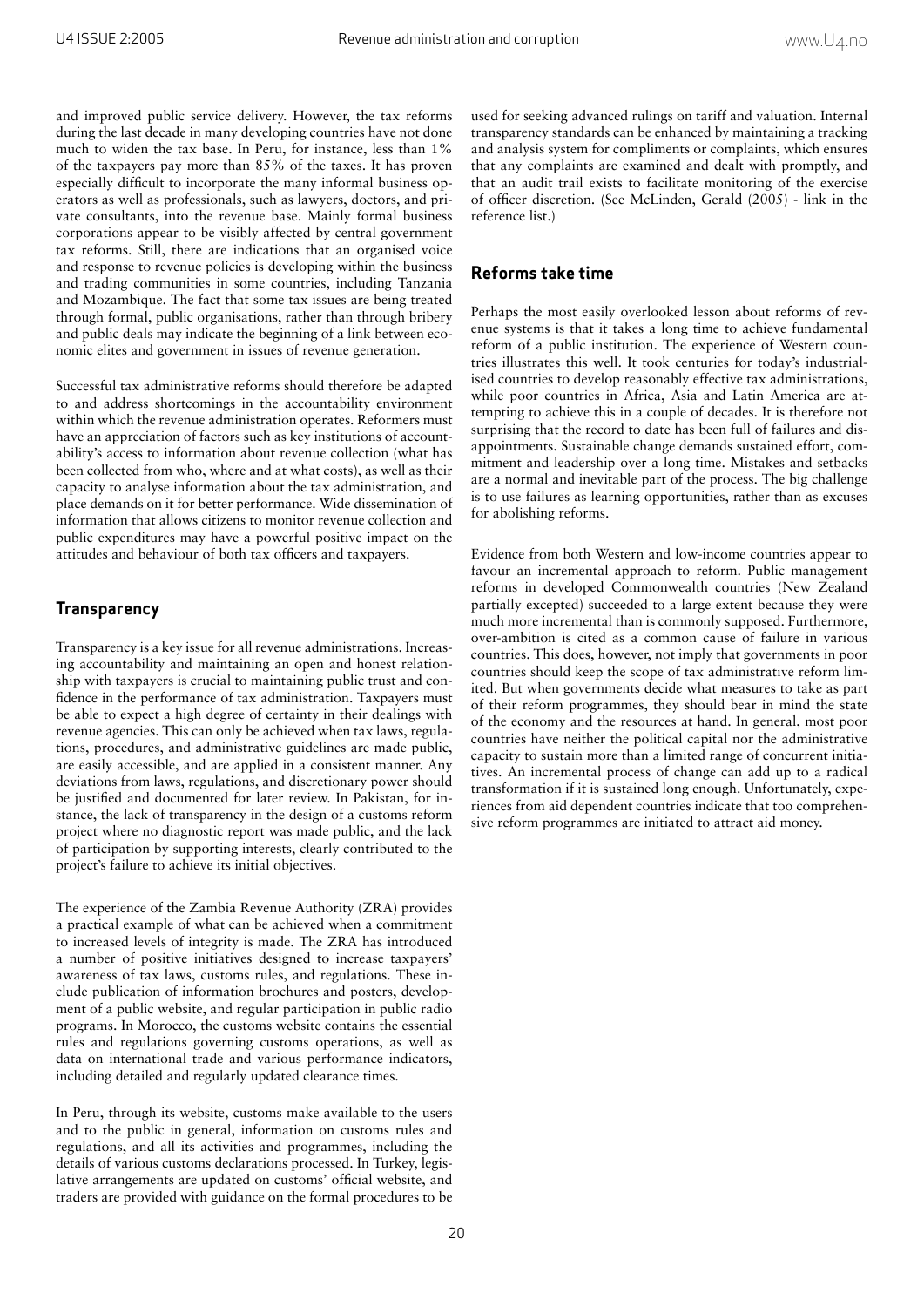# **6. REFERENCES / LITERATURE ON THE INTERNET**

Andvig, Jens and Odd-Helge Fjeldstad, with Inge Amundsen, Tone Sissener, and Tina Søreide (2001): **Corruption: A Review of Contemporary Research**. CMI Report R 2001:7. Bergen: Chr. Michelsen Institute.

http://www.cmi.no/publications/publication.cfm?pubid=861

Bulir, Ales and Soojin Moon (2003): **Do IMF-programs Help Make Fiscal Adjustment More Durable?** IMF Working Paper WP/2003/38. Washington DC: The International Monetary Fund.

http://www.imf.org/external/pubs/cat/longres. cfm?sk=16276.0

Das-Gupta, Arindam, Michael Engelschalk and William Mayville (1999): **An Anti-Corruption Strategy for Revenue Administration.** PREM Notes No. 33 (October). The Washington DC: The World Bank.

http://www-wds.worldbank.org/servlet/WDS\_IBank\_Servlet?pc ont=details&eid=000094946\_01032006473191

Fjeldstad, Odd-Helge (2003): **Fighting Fiscal Corruption: Lessons from the Tanzania Revenue Authority.** *Public Administration and Development* Vol. 23, No. 2 (May), pp. 165-175. An earlier version can be downloaded as CMI WP 2002:3.

http://www.cmi.no/publications/publication.cfm?pubid=779

Fjeldstad, Odd-Helge, Ivar Kolstad and Siri Lange (2003): **Autonomy, Incentives, and Patronage: A study of Corruption in the Tanzania and Uganda Revenue Authorities**. CMI Report R 2003:9. Bergen: Chr. Michelsen Institute.

http://www.cmi.no/publications/publication.cfm?pubid=1688

Fjeldstad, Odd-Helge and Lise Rakner (2003): **Taxation and Tax Reforms in Developing Countries. Illustrations from Sub-Saharan Africa.** CMI Report R 2003:6. Bergen: Chr. Michelsen Institute.

http://www.cmi.no/publications/publication.cfm?pubid=1551

Fjeldstad, Odd-Helge and Bertil Tungodden (2003): **Fiscal Corruption: A Vice or a Virtue?** *World Development* Vol. 31, No. 8, pp. No. 8, pp. 1459-1467. An earlier version can be downloaded as CMI WP 2001:13.

http://www.cmi.no/publications/publication.cfm?pubid=874

Gauthier, Bernard and Riitva Reinikka (2001): **Shifting Tax Burdens Through Exemptions and Evasion: An Empirical Investigation of Uganda.** *Policy Research Working Paper* No. 2735 (December). Washington DC: World Bank.

http://www-wds.worldbank.org/servlet/WDS\_IBank\_Servlet?pc ont=details&eid=000094946\_02011004043389

Kaufmann, Daniel, Sanjay Pradhan and Randi Ryterman (1998): **New Frontiers in Diagnosing and Combating Corruption.** PREM Notes No. 7 (October). The Washington DC: The World Bank.

http://www-wds.worldbank.org/servlet/WDS\_IBank\_Servlet?pc ont=details&eid=000094946\_99031910534420

Klitgaard, Robert (1997): **Cleaning up and Invigorating the Civil Service.** *Public Administration and Development*, Vol. 17, pp. 487-509. Can be downloaded from

http://wbln0018.worldbank.org/Network/PREM/PREMDocLib. nsf/58292AB451257BB9852566B4006EA0C8/ 256D2F1ADB2AE2F085256713000468E0

Mann, Arthur (2004): **Are Semi-Autonomous Revenue Authorities the Answer to Tax Administration Problems in Developing Countries? A Practical Guide.** Washington DC: USAID

http://www.dec.org/search/dexs/index.cfm?fuseaction=Dexs. citation&rec\_no=134876%20

Martinez-Vazques, Jorge, F. Javier Arze and Jameson Boex (2004): **Corruption, Fiscal Policy and Fiscal Management.** Washington DC: USAID.

http://www.fiscalreform.net/research/pdfs/corruption study final 10405.pdf

McLinden, Gerald (2005): **Integrity in Customs**. Chapter 4 (pp. 67-89) in Luc De Wulf and José B. Sokol (eds) **Customs Modernisation Handbook**. Washington DC: The World Bank.

http://www-wds.worldbank.org/servlet/WDS\_IBank\_Servlet?pc ont=details&eid=000090341\_20050203145443

Schacter, Mark (2000): **Capacity Building: A New Way of Doing Business for Development Assistance Organizations.** IOG Policy Brief No. 6 Can be downloaded from h

http://www.iog.ca/view\_publication\_section.asp?area=10&side Nav=28#pub\_117%20

Shah, Anwar and Mark Schacter (2004): **Combating**. **Corruption**: **Look Before You Leap**. *Finance & Development* (December), pp.40-43.

http://www.imf.org/external/pubs/ft/fandd/2004/12/pdf/ shah.pdf

World Customs Organization (2003): **The Revised Arusha Declaration. Declaration of the Customs Co-cooperation Council Concerning Good Governance and Integrity in Customs.** Can be downloaded from

http://www.wcoomd.org/ie/En/Topics\_ Issues/CustomsModernizationIntegrity/ 6.%20Revised%20Arush%20E-Print%20version.PDF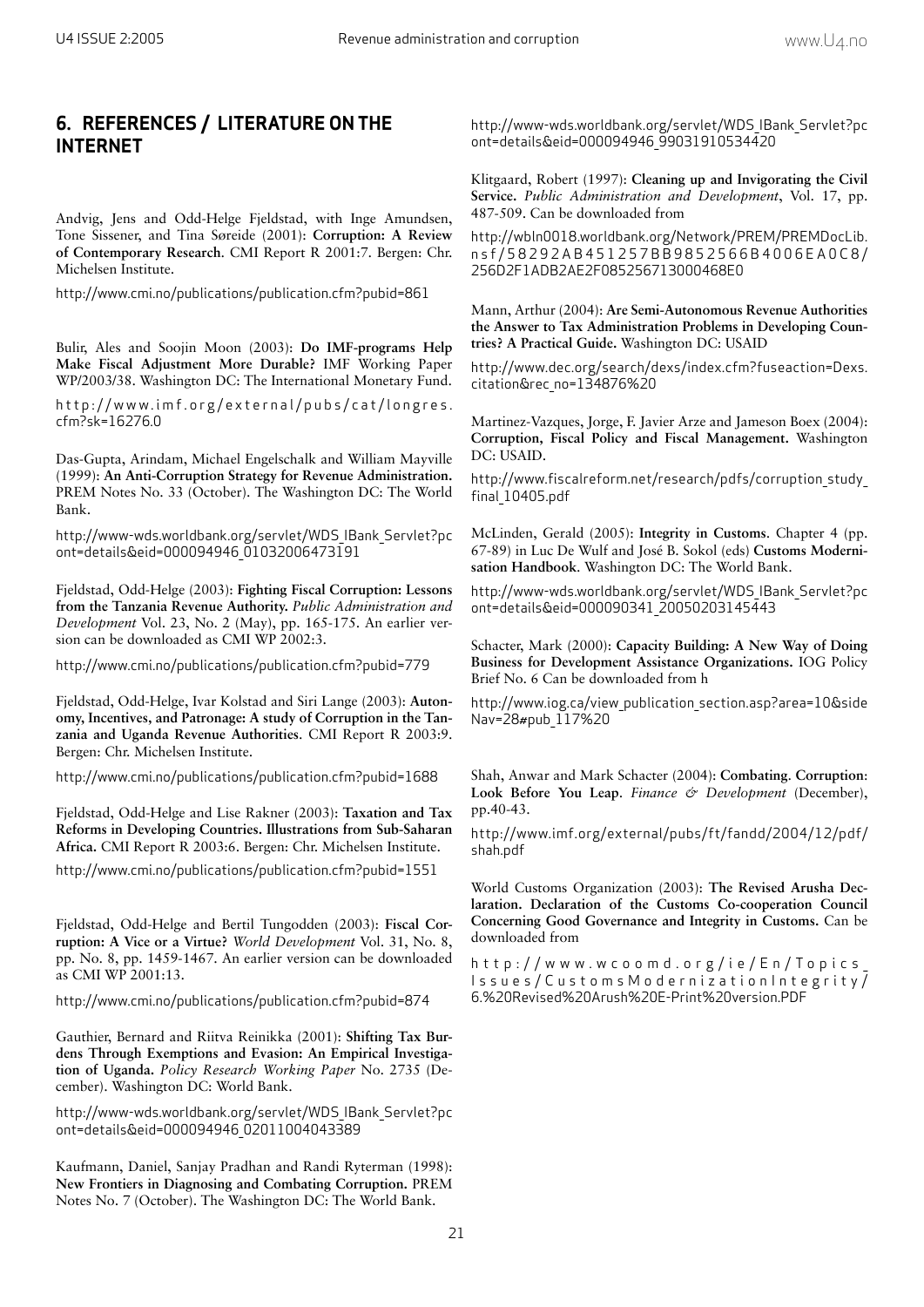# **7. LINKS AND RESOURCES**

## **Internet links to International organisations dealing with taxation:**

**European Commission (EC):** www.europa.eu.int/comm/taxation customs/taxation/ taxationlinks.htm

**International Monetary Fund (IMF):** www.imf.org

**International Trade Center (ITC):** www.intracen.org

**Organisation for Economic Co-operation and Development, (OECD):** 

www.oecd.org

**The World Bank (WB):** www.worldbank.org

**World Customs Organisation (WCO):** www.wcoomd.org

**World Trade Organisation (WTO):** www.wto.org

## **Internet links to research on taxation and governance in Africa:**

**Center for Economic and Policy Research (CEPR):** www.cepr.net

**Centre d'étude d'Afrique noire(CEAN):** www.cean.u-bordeaux.fr

**Centre for Policy Studies (CPS):** www.cps.org.za

**The EAGER Project:** www.eagerproject.com

**The Expert Group On Development Issues (EGDI):** www.egdi.gov.se

**Institute of Development Studies (IDS):** www.ids.ac.uk

**Institute on Governance (IOG):** www.iog.ca

**International Institute of Public Finance (IIPF):** www.iipf.net

### **Other relevant links on taxation:**

**Commonwealth Association of Tax Administrators (CATA):** www.cata-tax.org

**International Bureau for Fiscal Documentation (IBFD):** www.ibfd.nl

**International Tax Dialogue:** www.itdweb.org

**International Tax Programme (ITP):** www.law.harvard.edu/programs/itp

**International Taxman:** www.taxman.nl

**KPMG:** www.kpmg.com

**Tax and Accounting Sites Directory:** www.taxsites.com

**Taxes Around the World:** www.paradine.com/worldtax

**World Tax:** www.taxworld.org

**World Wide Governments on the WWW:** www.gksoft.com/gov